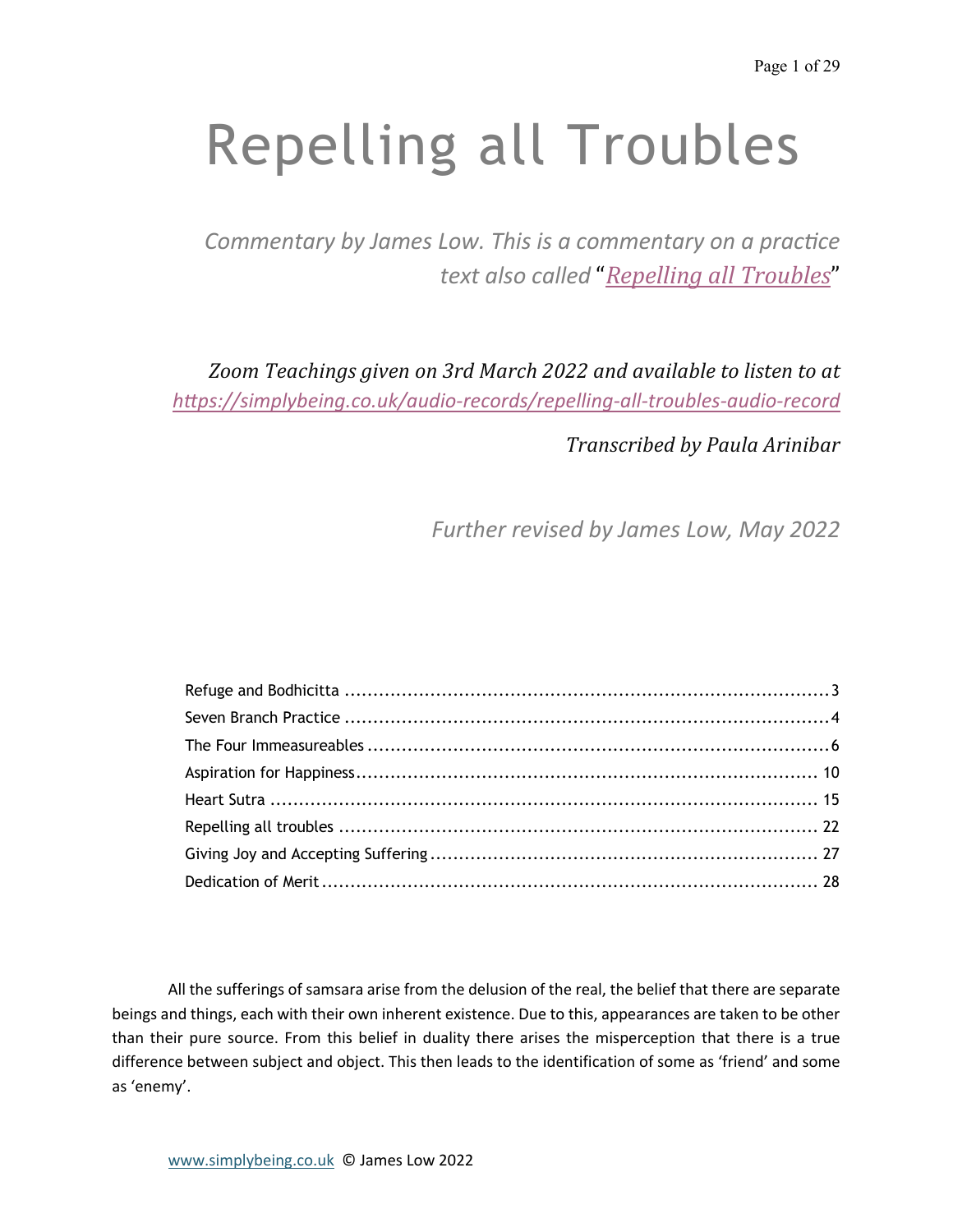Believing in one's own existence and superiority over one's enemies, one can easily feel entitled to attack them and dispossess them of their lands, their property and their lives. On the other hand, when we believe that those who oppress us and endanger the lives and happiness of others are really existing entities, then a feeling of hatred towards them can easily arise leading to thoughts of revenge and violence.

Dharma teachings point to the illusory nature of all appearances. When our reluctance to see this is intensified by the aggression of others, we become both rigid and unstable. If we wish to antidote this limiting tendency we need to settle our minds in emptiness and avoid indulging dualising thoughts and emotions. We can avoid the extremes of hopelessness and hate-filled arousal by following the middle way of non-duality. In particular, we can recite the following short texts to enliven our Dharma understanding and use the power of non-duality set out in the Heart Sutra to repel the dualistic delusions of the aggressor.

Once when Buddha Sakyamuni was out begging he came to a village hut and waited by the door with his bowl in his hands. A man came to the door and shouted at him, "You beggars are so lazy yet you want to eat! You want me to feed you. You are useless!" On and on he insulted the Buddha who waited patiently. When the man had finished shouting the Buddha said, "I came requesting food not anger. Please keep your anger." Then he peacefully walked away.

The power of equanimity is great. It is the calm clear midpoint between being cut off and being aroused. We should try to infuse our practice with the spirit of the Four Immeasurables.

When our mind is calm, then like a polished metal surface, the bright clarity of emptiness reflects back the harmful energy directed towards it. This non-reception and non-confirmation allows the inherent emptiness of hatred and aversion to be seen.

All beings have the same source as the Primordial Buddha Samantabhadra, the All-Good. We should avoid reification, denigration and bias. We simply and calmly reject and turn back all harmful energies and appearances. May they vanish into the unborn source without a trace! May we all awaken as the unchanging presence of awareness!

These are very troubled times. Events occur that show how very quickly a storm can arise and blow away everything we thought we knew. This kind of destruction has happened many times in history. There is no safety in samsara. This is the basic point of view of the buddhist teachings. Wherever you look all over the world all kinds of sudden disturbance occur by which the security of our prediction that 'tomorrow will be like today' is just blown away. What is currently happening in Ukraine is a very extreme and vicious form of this, but the structure is basically the same. Our dualistic tendency to privilege our group over all others is the root of all suffering. The sequence of simple practices set out here is an effective method of unifying the wisdom of emptiness with the skilful means of kindness to all.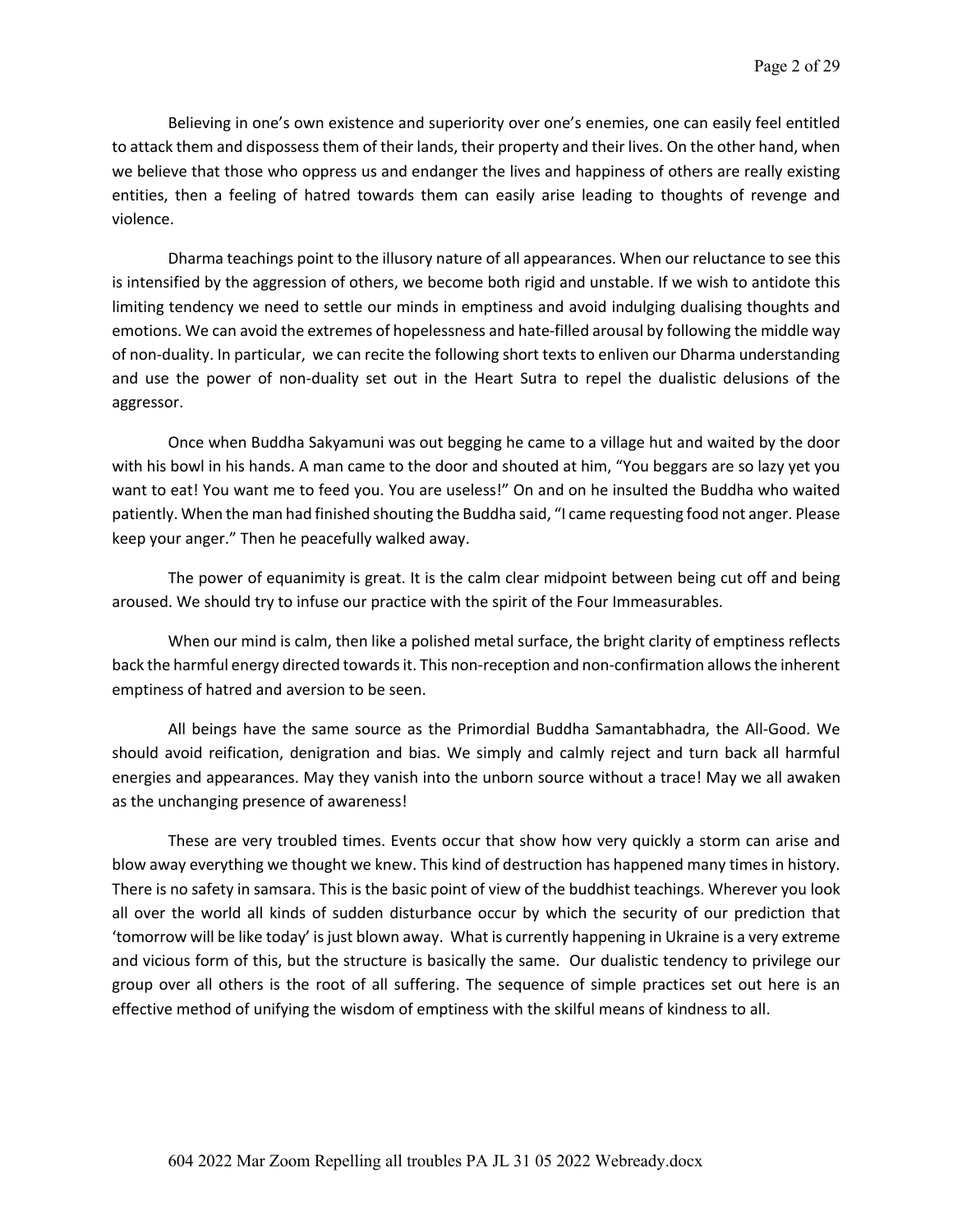# *Refuge and Bodhicitta*

I go for refuge to the Buddha, Dharma and Assembly of the Excellent **Ones** until enlightenment is gained. Through the virtue of practising generosity and the other perfections may I attain buddhahood for the benefit of all beings.

We say: *I go for refuge to the Buddha, Dharma and Assembly of the Excellent Ones until enlightenment is gained*. This is very useful because if you have this refuge then you are holding onto something that is simple and grounded and true and helpful. This is an enormous protection against doing harm yourself or other people harming you, because you affirm that *"My orientation is towards awakening and liberation."* When we say these words we need to think about their implication. For example: you can take refuge in the motherland or the fatherland; you can say *"I am Scottish"* or *"I am Polish"* or "*I am Ukrainian"* or "*I am Russian."* When you take refuge in a narrow identification like that you are immediately in a world of oppositions. Due to history, geography, politics and economic resources there are many structural oppositions embedded in how people are defined by their identification with countries. The security of knowing who I am based on narrow identification automatically puts me in opposition to those who have different identities. This is the unsettling paradox: that my self-reassuring identity is itself the structural basis of my conflict with others.

When we hear of people being prepared to take up arms and act in a violent way to protect their own land and people our heart can feel for them because who would not want to protect what is dear to them? But we also can see that these people, places and objects which are invested with so much value are unstable in themselves. Friends become enemies and enemies become friends. With this understanding we develop compassion for the wide variety of people because they take refuge in things that can give them very little refuge: national identity, gender identity, economic status identity and so on. All the relative truth foundations of identity are very fragile. They arise due to circumstances, they are held in place by patterns of circumstances, and they can easily be undermined.

It is very important to reflect for ourselves on true refuge. On a relative level I can do my best to help other people and offer support and fellow feeling to those who suffer when the foundations of their world is under attack. Yet, having gained the deeper refuge afforded by dharma we also can try to offer people the sense that liberation from dualistic attachment is the great method for gaining enduring safety.

*Through the virtue of practising generosity and the other perfections, may I attain Buddhahood for the benefit of all beings.* 'All beings' indicates all sentient beings in the six realms – the gods, jealous gods, humans, animals, hungry ghosts, and hell realm dwellers. When we apply this to human beings we include the people whom we think of as selfish and bad and dangerous, as well as the people whom we might see as victims at the mercy of difficult forces. Our mahayana or Great Vehicle view is inclusive, welcoming and non-judgmental. In our dharma of the middle way we aim to avoid all extremes and polarities. We do not rely on the misleading belief in eternal selves with inherent existence nor do we believe in death as absolute oblivion. In order to help all beings we need an open heart free of all bias. If I identify myself as Scottish, then I don't want to help the English. If I think I am from Glasgow,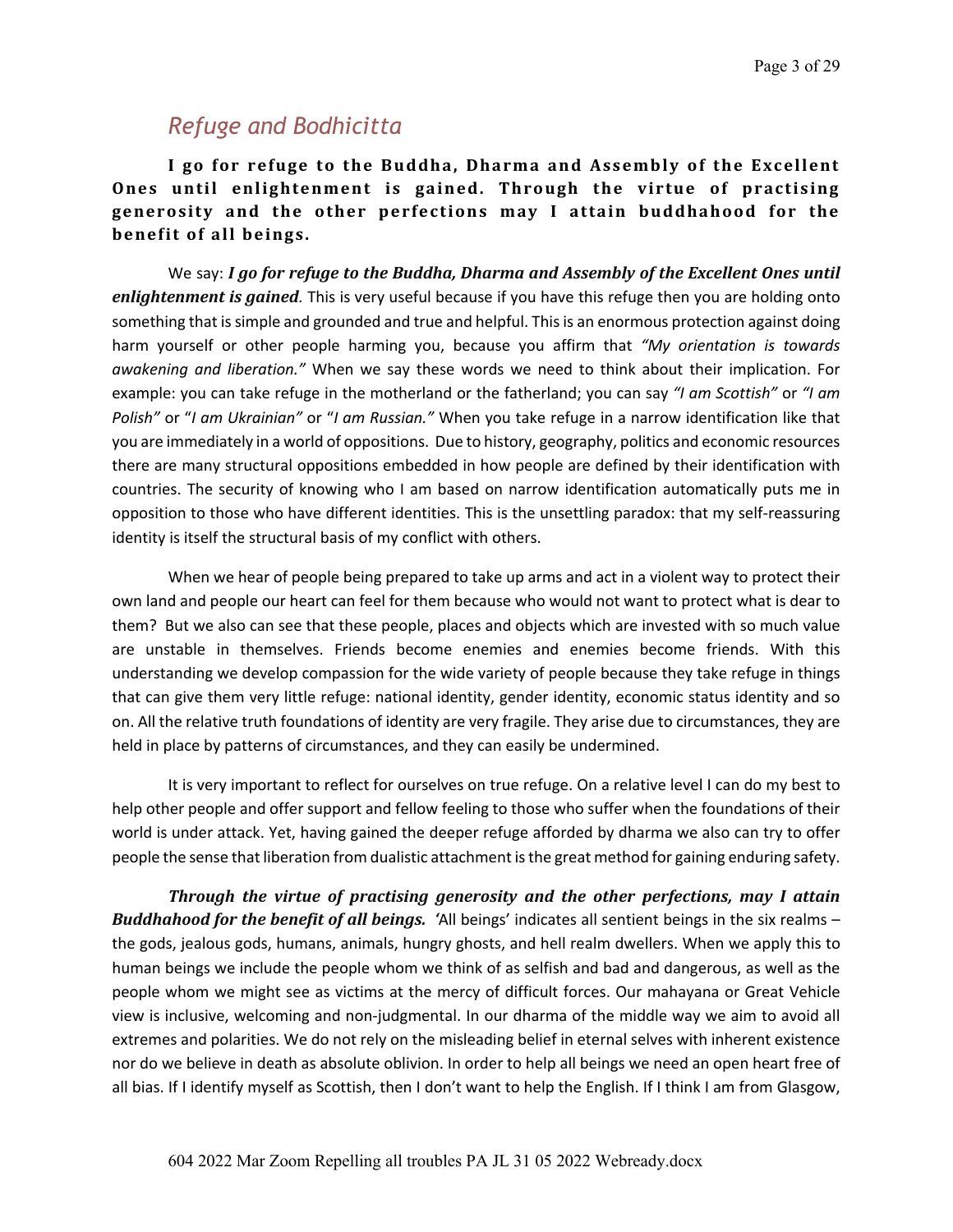then I don't want to help the people from Edinburgh. We all know these nationalistic turns: the people in the valley don't like the hill people and so on. There are so many ways in which narrow identification creates opposition. So, when we say *May all beings be happy* we are doing something enormous to and for ourselves. We are peeling away the constricting carapace of narrow self-identity so that our infinite buddha nature is free to offer its potential.

In the mahayana the development of true compassion is considered to be a slow process because you start by seeing how small and bigoted you can be. You might see that a child has been blown up in a war and you say Argh! These terrible enemy soldiers! Why do they do this? They are horrible! It is very easy to have this kind of feeling. With this you are saying that some people are good and some other people are bad. You are pulled to these extremes and so reifying bias happens very easily. Therefore again and again we have to come back to the middle way: *May all beings be happy.* This opens our hearts to its intrinsic inclusivity.

The mahayana view indicates that people are not to be helped solely on the basis of their qualities or the things that I like or admire about them but rather, simply for the fact that they have life. The basis of life is the mind. They are people with a mind and the root of their mind is not different from the dharmakaya mind of all the buddhas. It is because we don't awaken to the true nature of our minds that we get lost in prejudice, bias and confusion. Developing bodhicitta infinite kindness is to become aware that the infinite potential of the Buddha is already present in me and so my task is to open to this intrinsic openness. This potential is present in all beings. If I put others in a box of narrow identities through my prejudicial definition then both of us will be constricted. With this I will be pulled necessarily into liking some and not liking others. Dissolving this dualising discrimination is the great work of the Great Vehicle, the Mahayana.

# *Seven Branch Practice*

By salutations, offerings, and confession, and by rejoicing at the merit of others, beseeching Dharma teaching, and requesting the Buddhas not to die - whatever small amount of virtue I have collected, I dedicate it all for the enlightenment of all beings.

This section is the familiar Seven Branch Practice which we use in order to accumulate merit which we can dedicate for the benefit of all beings. We begin we begin by imagining that the whole sky in front of us is full of Buddhas and that each Buddha is surrounded by a great ocean of Bodhisattvas, all of them radiant with light. They are all gazing at us. We make use of the ever-present kindness of the Buddhas to make our practice experiential rather than abstract or theoretical. We are not merely thinking about the Buddhas but we are directly connecting with them. The root of samsara is isolation from the inclusive wisdom and kindness that is the heart of the Buddha. Faith and devotion dissolve the veils of separation so that the presence of the Buddhas is a fact of our life. We then make salutation to the Buddhas, bowing in devotion and gratitude.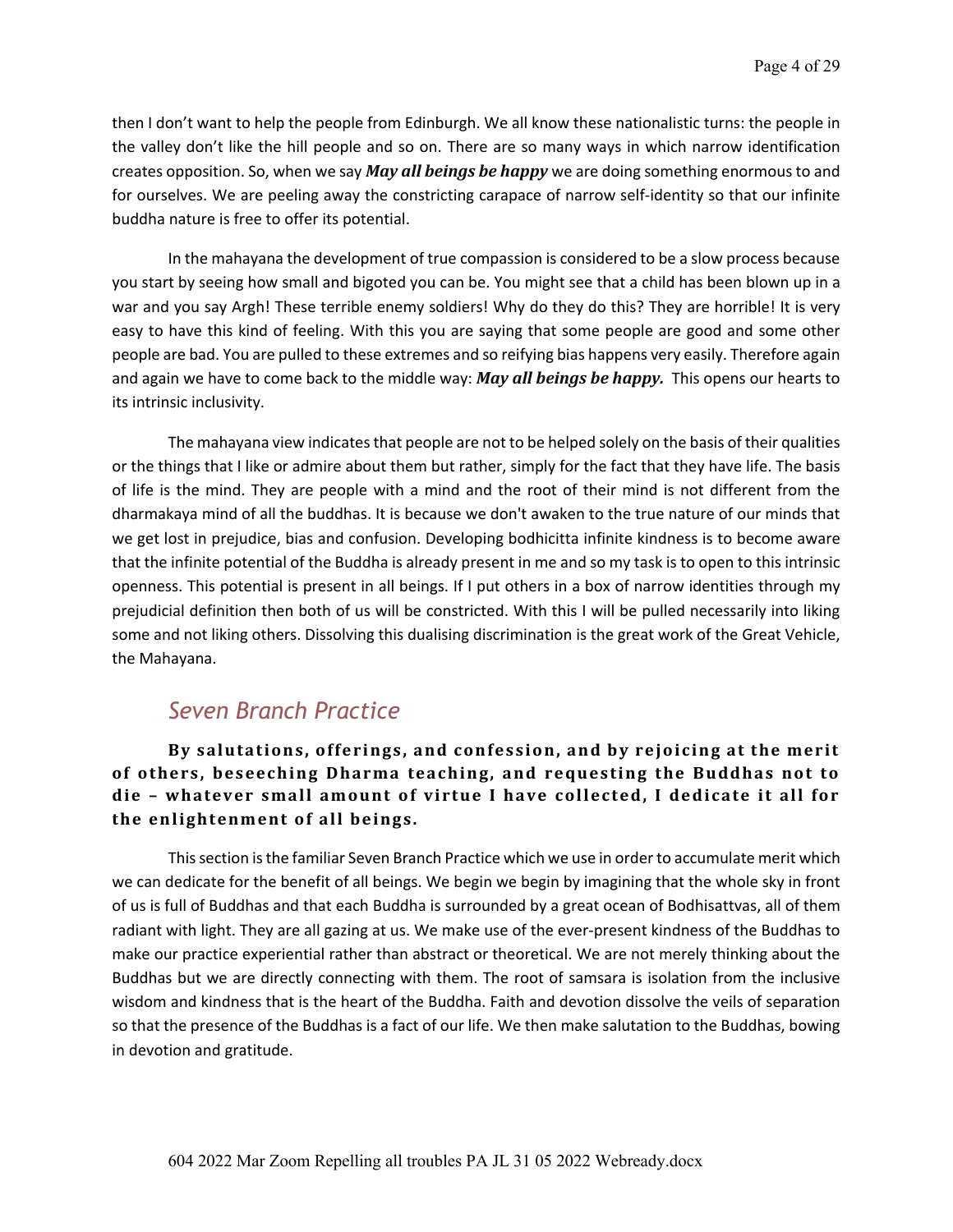The ego-self is always in isolation. Even when a person feels part of a group their basic reference point is 'I, me, myself'. In relation to me everyone else, however close, is 'other'. I, in my singularity, stand apart from all that is around me. This is the experience of our self, our personal consciousness. It is not the experience of our intrinsic awareness. However until we are present in and as that awareness, we will find ourselves identifying with our finite self. Then there is just me getting on with my life activated by what I like and what I don't like. I am like a mole living under the ground, living in a little tunnel. I am like a frog at the bottom of a well, believing that my little world is all there is. When I do this practice I gradually see that twenty-four hours a day, in every situation, the Buddhas are looking at me with love in their heart and with light in their eyes. So I make offerings to them with the request, "*Please gives us all more light."* All the problems in the world, the problems of war, selfishness, cruelty and so on arise from the darkness of the hardening heart.

Gratitude softens the heart. We become humble through recognition of all that has been done for us, both by all our mother sentient beings and by the Buddhas. The Buddhas are undefended, open and available. Not only can we offer them all that is sweet and beautiful but also all that is ugly bitter and seemingly bad. The Buddhas see the emptiness of all phenomena and by offering everything to them we soften our own dualistic prejudice and start to open to all without judgement.

Then we confess. When we confess our faults and our selfishness we are distancing ourselves from our dualising limitations. We disidentify from our feelings of what we like and what we don't like, from our discriminating ideas of insiders and outsiders, us and them. We are not distancing ourselves from the objects but from identification with our prejudices. As long as we believe that the qualities we perceive in the 'object' are truly inherent in and definitive of the object, our perception of the world will be merely the projection of our distorting prejudices. Moreover, we will not be able to distinguish between the current contents of our mind and our mind itself.

The dualistic of structure of judging to judged leads to theft, exploitation, cruelty in relationships, unkindness to children and to every possible form of harm. It arises from duality, from thinking 'I am real, you are real', which progresses to 'I am better that you, I need what you have got.' All nastiness arises from the delusion that self and other are truly separate.

We confess our outer faults, the specific actions, feelings and thoughts that are not in harmony with our bodhisattva intention to bring happiness and liberation to all beings. We also confess our deluded beliefs which underpin each and every negative thought and intention. We confess that we believe in entities, that we believe in the inherent existence of phenomena. In so many sutras and tantras the Buddhas have taught that this is a false view for there are no self-existing people or entities.

If we stop breathing, we die. If we stop eating and drinking our body will go into decline and die. We are relational with the world. We talk with other people, we go to school, we work with other people…our life is fulfilled through relational contact. It is vital to be able to feel free to openly respond to other people. Confession is to free yourself from the guilty self-critique which makes you shrink inside, feel unworthy or bad or harmful. Many people believe that others would not like them if how they believe they truly are were to be known: *"Only my mask is likeable – I have to keep so much of myself secret*."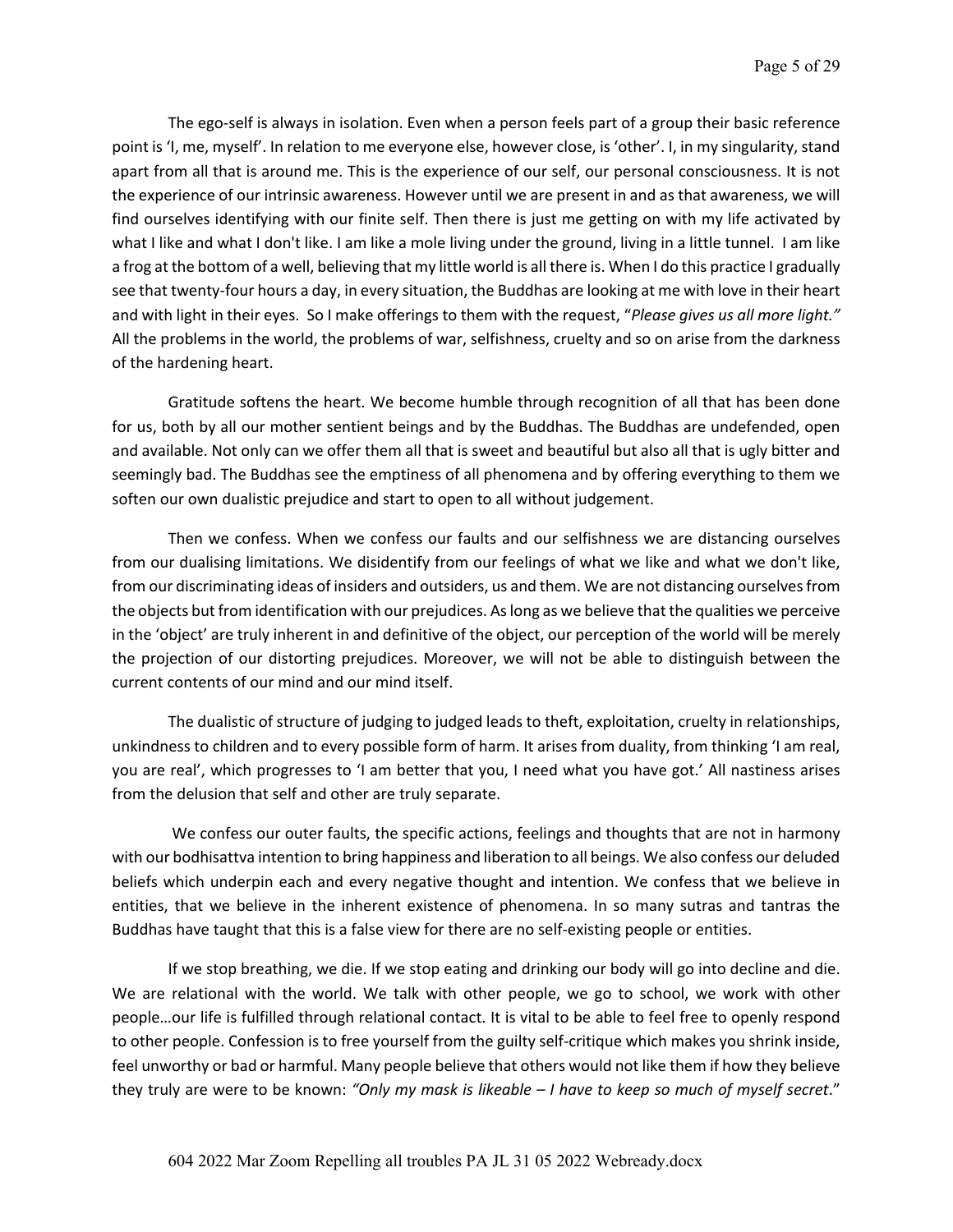These delusional beliefs maintain our habitual falsity and pretence. Confession is a powerful way to release us from this artifice so that we can become truly available.

We rejoice in the merit of others. This is a great protection against envy. This current war in Ukraine was started by Russia. It will be difficult to end due to the many factors fuelling it. One of these factors is certainly envy. Ukraine is a democracy with a good economy. This provokes envy in Russia where the more controlled economy is not doing so well. The dictator wants his economy to be better than the Ukrainian economy but he does not trust his own people to behave properly unless he controls them. Control leads to fear, anxiety and inhibition — the very opposite of rejoicing in the success of all. To rejoice is to say, *"You have done well and I am happy that you have done well."* What could be better for me than to live in a world where people do well, are kind thoughtful and generous? Your good fortune does not diminish me in anyway. In fact when I celebrate your success and virtue, I get to share in your virtue as well. This is an infinite expanding system.

We ask the Buddhas to teach the dharma. Without dharma we will be lost, caught up in prejudice, blown away by the five poisons. The teachings found in buddhadharma are unique. If the Buddha had not taught we would be trapped in the echo-chamber of endless conceptualisation. The dharma is not a refined form of human thinking but the revelation of the ground of being that offers us direct access to how we truly are.

Then we request the Buddhas not to die. This is to say, we need their availability. In life, if we meet good people with whom we can have an honest deep connection this is such a blessing. Unfortunately most people are unavailable. Wrapped inside their assumptions, they don't see themselves or others clearly. They are not intrinsically bad, yet because of their karmic veils they don't see life as it is. The veils of their assumptions and involved activity are very thick. We all need the teachings of the Buddha to free us from the deluded beliefs we rely on.

Whatever small amount of merit we get from this practice we give to others so that they may be enlightened. We give it to all beings and this actually happens because the infinite commitment to benefit all beings is like an amazing magnifying force that takes even a small piece of virtue and makes it vast enough to be available to all beings. However, if we pull back and want to keep this merit just for ourselves, our family or our racial group, then it will shrivel and vanish. It is by giving away our merit that the increase occurs.

## *The Four Immeasureables*

May all sentient beings have happiness and the cause of happiness. May all sentient beings be freed from suffering and the cause of suffering. **May all sentient beings never be separated from the happiness that is free** of suffering. May all sentient beings abide in equanimity free from cherishing friends and relatives and being dismissive of strangers and **enemies.**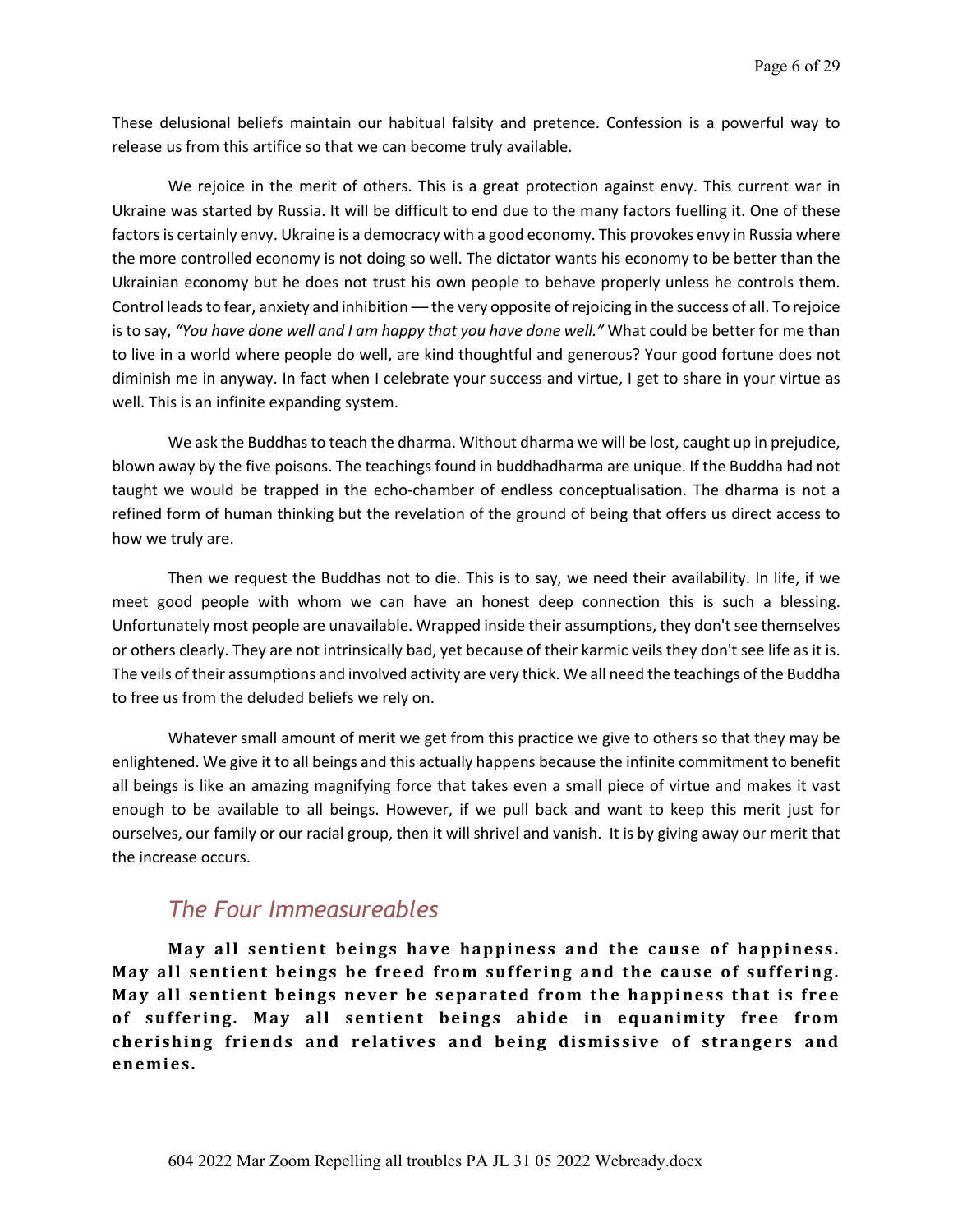Then, we have the Four Immeasurables. If you were to learn martial arts you would need to start with two things: how to stand upright, balanced and relaxed, and then how to fall without being harmed. The Four Immeasurables are about how to ground yourself in a way that will prevent the circumstances of life from pushing you over, and if you do fall, you will be able to bounce back due to the generous vitality of your heart.

We say, *May all sentient beings have happiness and the cause of happiness.* Happiness makes sense; we understand what that is. The cause of happiness is a little more difficult. For some people that might seem to be food, for others money, for others sex. However the true cause of happiness is to be free of the five poisons: opacity, desire, aversion, pride and jealousy.

Opacity is the dull mental state in which you relay on assumptions, on the opinions you have received from your culture, from your education and so on. If you free yourself from that encapsulation you start to open to the freshness of true awareness, the radiant mind which is hidden from you by your own preoccupations.

We also have desire, the felt sense of needing more. All desires arise from a basic sense of lack. We have aversion towards aspects of ourselves and towards aspects of our environment. It arises from a sense of excess, of having something I don't want and need to get rid of. I feel that how you are is too much for me*, "Get back, go away. I don't want you."*

We have pride, our sense that we have good qualities and possessions which make us superior to some other beings, or even to all. We can feel pride in beauty, in health, in skin colour, and in achievements, status and power.

Jealousy arises when we feel that the qualities and possessions on which we have built our identity are being devalued by the qualities or actions of others. Your partner is attracted to someone younger, richer, or more handsome than you. Fear of loss can evoke many strong feelings especially depression, hopelessness and rage. When rage arises the wish to annihilate the other as the perceived costs of pain can be implacable. The other must feel vulnerable in order to free me from my own vulnerability. I must win because I cannot bear to lose. This binary structure easily leads to murder, war and subjugation of the other.

These five poisons are very dynamic. They are like a swirling storm and they can completely upset the balance of our life. So it is very important not to be misled by the transient enthusiasms fed by these afflicting poisons. Under the power of their toxicity, we easily act in ways that we will later come to regret. We wish that all beings have relative happiness – food, comfort, security and so on. But more importantly, may they have the deep, deep root of happiness, which is to awaken to their own true nature, free of the five poisons.

The dzogchen tradition emphasises the importance of being able to see your own face. When we wander in samsara we are all living inside our masks. We grow up with certain cultural assumptions about being polite to people, about learning to speak in a proper way and so on. We learn the masks of language, and on an inner level we learn to adopt the masks of concepts by identifying with the thoughts and feelings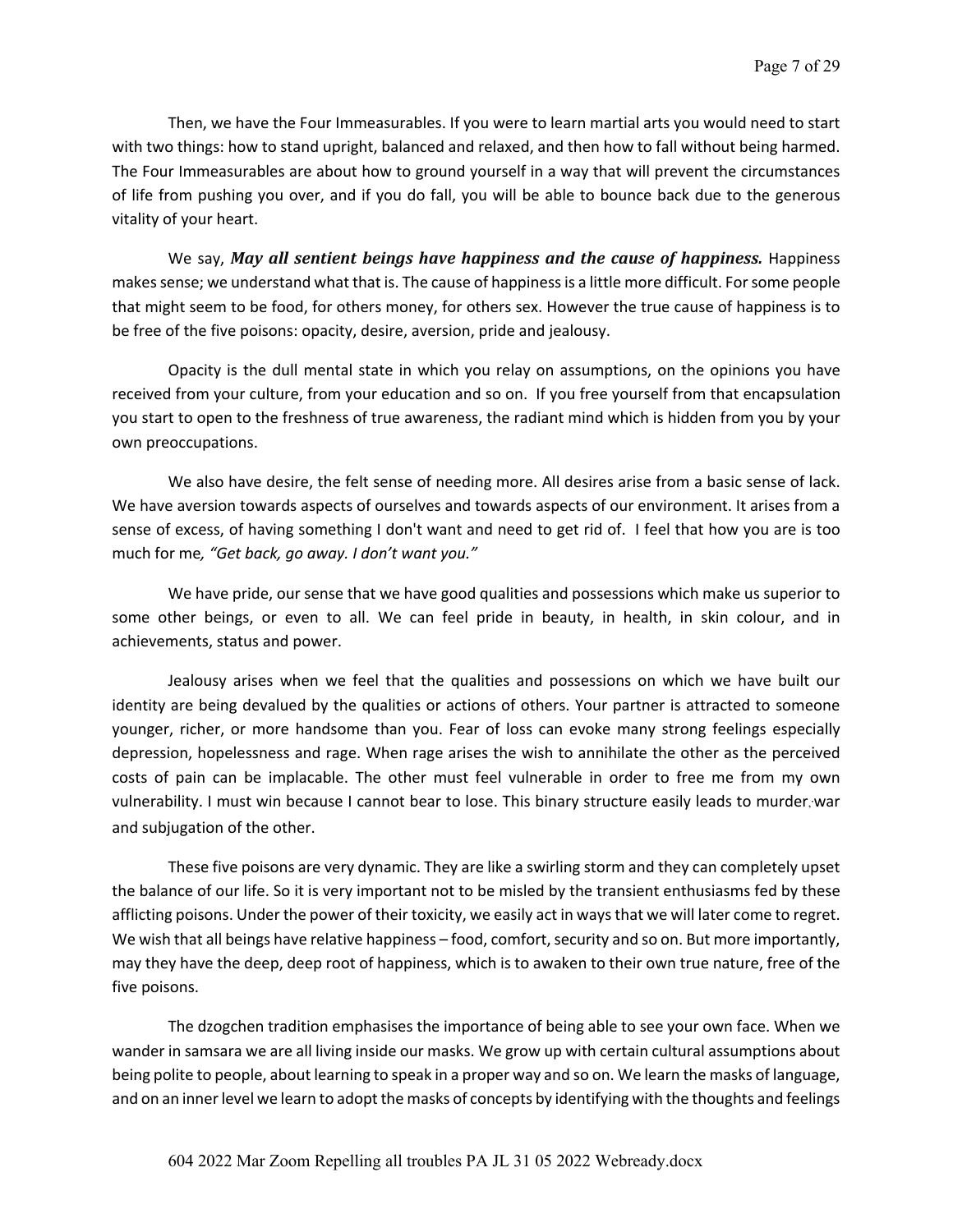that run in our mind. However our own true face, our naked face, is the infinite awareness of the Buddha. It is not anything other than this. This is the true cause of happiness.

We say, May all sentient beings be freed from suffering and the cause of suffering. There is the misery of birth, old age, sickness and death as well as the misery of accidents, of war, of unkindness, of being exploited physically or sexually and so on. There are many ways in which desolation can arise for beings. The root of this is not seeing our own intrinsic pure face, the freshness of presence.

It is common for human beings to imagine that difficulties and the sorrow they bring are accidents. My life should be easy. Bad things happened to others. In fact, I don't believe I will die. However if we avoid the painful truths of our existence, we will have no motive to seek an exit from it. It is better to taste sorrow in the knowledge that it has a cause and a cessation. Moreover, the Buddha has taught many methods to free us from suffering and sorrow. There is the Eightfold Noble Path of right view, right resolve, right speech, right conduct, right livelihood, right effort, right mindfulness and right concentration. For us, the key method to achieve cessation of suffering is to rest in unborn awareness free of duality.

Then we say, May all sentient beings never be separated from the happiness that is free of *suffering.* Such a happiness could not be a construct; it could not possibly be something that you cause to happen. As you know, if you clean your home then after some days there is again dust and dirt. We don't know where all this dirt comes from but somehow there is always dirt arriving and arriving and arriving. We work hard to create a situation the way we want it – but other factors outside our control are also operating. What we clean cannot be protected from the impact of the activity of life such as dust and dirt blowing in through the open window. All compounded things are impermanent. Everything which is created is liable to decay, including all states of relative purity. Relative existence means that this event arises on the basis of that event – there is no inherent existence in anything that we encounter. A happiness that is never touched by any sorrow is not a relative happiness. It is not something that you can make by looking at a good movie or walking in a beautiful natural landscape. It is the intrinsic happiness of the mind itself.

According to dzogchen this unconditioned happiness will be revealed by allowing whatever thoughts and feelings come to arise and pass without dualistic involvement. By resting in this way, we come to see that our mind is vajra, indestructible; it is uncontaminated, untouched by any limiting factors. When you see that this is how your mind actually is, neurotic housework stops. You don't need to be endlessly trying to control what occurs, to improve yourself, to become more generous, to become more this or more that because you see directly that these are just transient movements inseparable from the mind itself which is unmoving and pure from the very beginning.

Then we say, *May all sentient beings abide in equanimity free from cherishing friends and relatives and being dismissive of strangers and enemies.* This equanimity is vital when we are thinking about situations of war because war forces people to take a side. War and exploitation make it very difficult to think clearly about what is going on. For example, Britain had a long connection with the slave trade over many, many years. Yet, cover-up, avoidance of the topic, excuses of different kinds – these behaviours somehow seem easier than a simple and sincere apology, accompanied by a willingness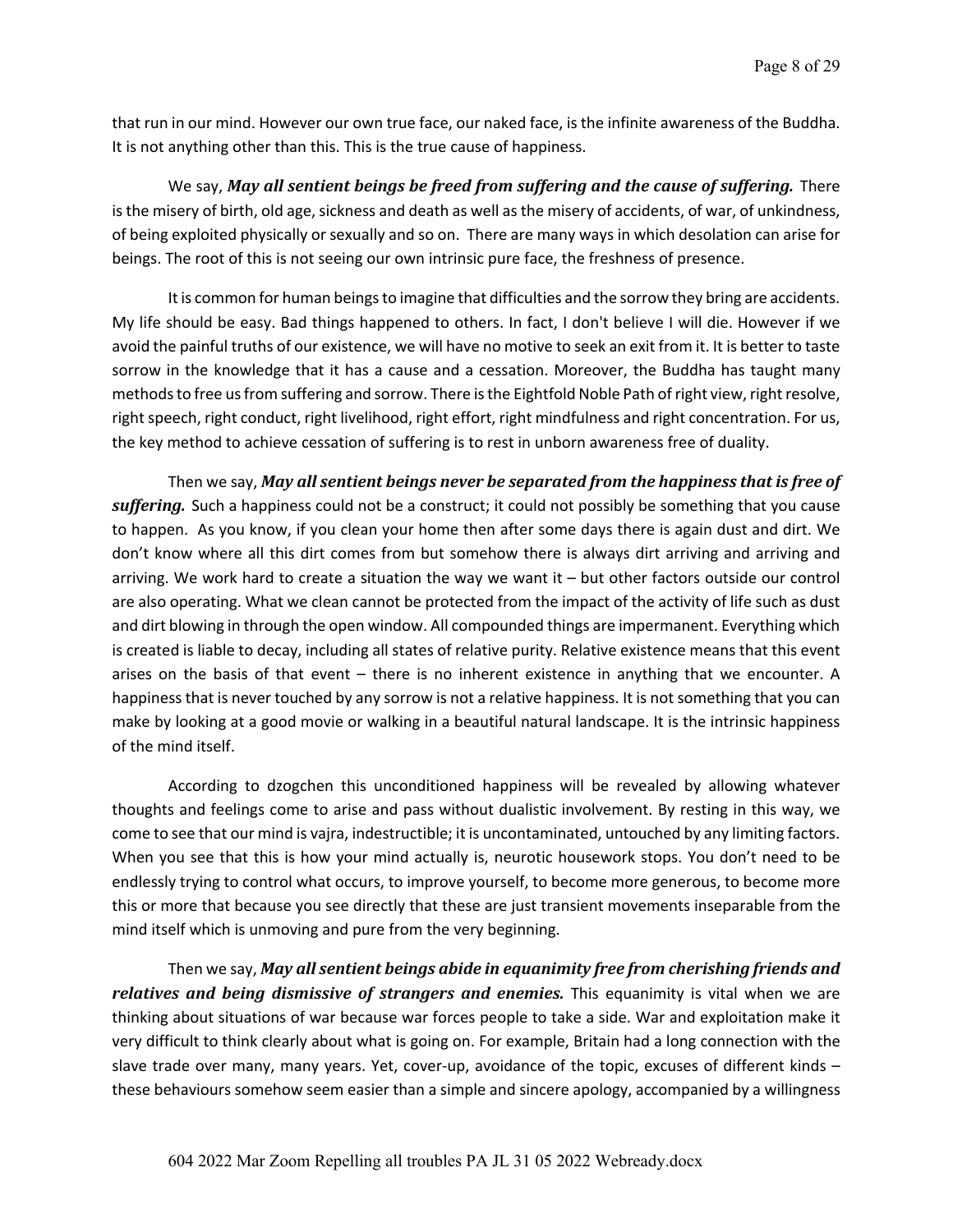to make reparation. It is very difficult for the British establishment to sincerely apologise for the slave trade. *"These things happen. That was in the past. I wasn't alive then..."* There are many ways people can try to avoid implication in what occurred.

Our defended view of ourself, our country and our values is anything but impartial. Yet if we recall that we also are suffused with the five poisons and easily succumb to provocations, then we might imagine that we too could have cruelly exploited others. To always align ourselves with the good guys is tempting but deceptive. In order to achieve equanimity we have to become aware of our capacity for good and bad, for generosity and selfishness, for kindness and cruelty.

Seeing our potential to experience every aspect of samsara and nirvana, we can be more honest about the many ways in which we get lost. Developing the clarity of equanimity in relation to our own complexity, we can start to open to our world as it is. With this equanimity I am not going to put one group, my group, my family or my friends, above other group. Generosity has to go 360 degrees in all directions, equally for everyone. Of course, on an outer level, if you have children you need to feed them and keep them warm and buy them presents and so on. It would probably not be very helpful to say to the children, *"Ahh! There are so many poor children in the world so I don't think I will give you any more presents."* That wouldn't feed all the poor people in the world and you own little children would be very unhappy.

Our practice is that when we give to one, in our mind, in our heart, we give to all. Just as we imagine all the Buddhas and Bodhisattvas filling the space of the sky, we can imagine that all our enemies and all the people we find difficult are assembled in front of us so that they are nearest to the Buddhas and their blessing. We imagine our friends are behind us with the lineages from our father's side moving out to the right and the lineages from our mother's side moving out to the left. All sentient beings are with us in the practice, all sentient beings equally receiving the blessing of the Buddha. Our view is always inclusive and not exclusive. War means exclusion: some people should be killed or driven out of their country or deprived of freedom. The inclusive attitude view is profound. It is not based on the qualities you see in the other person. All are included because all are kin, arising from the same source. Equanimity can be very challenging for us. It confronts us with the biases inherent in our dualistic vision.

Children are often encouraged to try hard at school, to do their best, to behave properly to grandmothers and aunts and uncles, and so on. They are encouraged to transcend their limitations and improve so that they become worthy of praise. *"Oh! I am very proud of you. You did well!"* The mahayana view is completely different from this. Inclusion is not a reward for being good. I will help all sentient beings because they suffer and because of their intrinsic buddha nature. With equanimity good intentions spread in all directions. In this way, we are stepping out of the self-referential concern with cause and effect which is the matrix for generating karma. Karma comes about when we develop an intention towards a specific situation perceived within our dualistic vision. Equanimity is beyond that.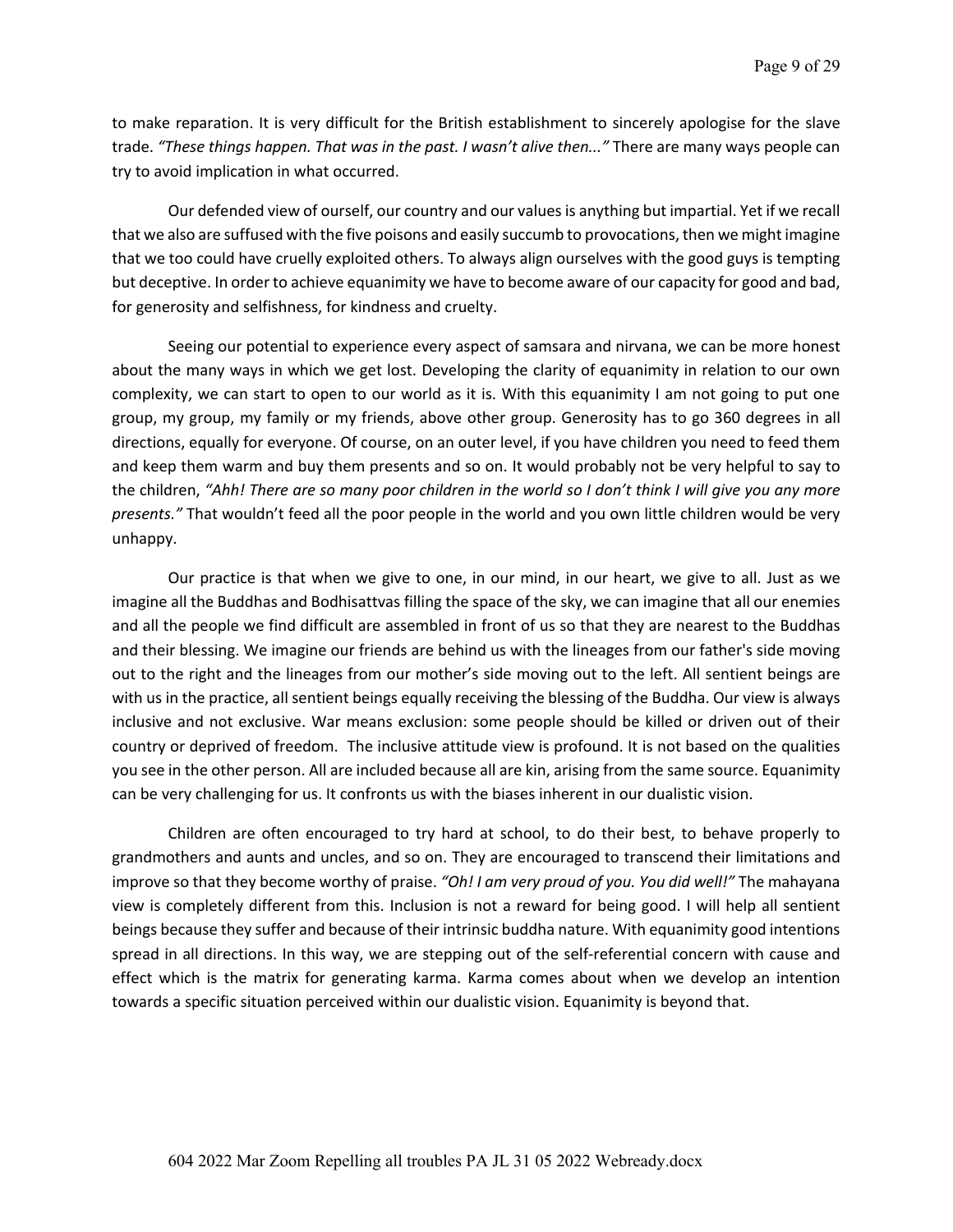# *Aspiration for Happiness*

Unfailing sources of refuge, the three Jewels and the three Roots, and especially Chenrezi, the benefactor of the world, with Jetsun Tara and Guru Padmasambhava — we pray to you to think of the vows you have taken. Please bless us with the full accomplishment of our aspiration.

In these present degenerate times, due to the causes and conditions of the wrong ideas and actions of all beings, and the commotion of the elements in the world and in our bodies, there are formerly unheard-of diseases in humans and animals and we are oppressed by the planets, snake gods, spirit**rulers, trouble-makers and evil demons.**

The crops are damaged by rust, night frost and hail, and there is war and dispute. Rain and water supply are not appropriate, there are snow avalanches and rodents destroy the pastures, bringing famine. There are earthquakes, fire, and destruction by other hostile forms of the four **elements.**

In particular, there is trouble for the teachings due to border wars and so forth. May all the many kinds of harm and trouble in this world be quickly **pacified and completely uprooted.**

For all beings, human and non-human, may the precious, excellent **bodhicitta arise naturally so that, free of harmful or troublesome thoughts** and deeds, they have minds full of love for each other. May all the world realms have happiness, joy and prosperity and may the doctrines of the **Buddha spread far and remain for long.**

By the power of the truth of the three roots, the buddhas and the **bodhisattvas, and whatever virtuous roots there are in samsara and nirvana,** and by the power of our excellent and very pure intentions, our prayers and **aspirations must be fulfilled!**

Buddhist aspiration takes us beyond the remit of our egoic vision: *Unfailing sources of refuge, the Three Jewels and the Three Roots*, - that is Buddha, Dharma and Sangha and the Guru, Meditation Deity and Dakini – and especially Chenrezi, Avalokiteshvara, the Benefactor of the World, along **with** *Jetsun Tara and Guru Padmasambhava*. These last three deities are all in the lotus family in the western direction of the mandala. They are concerned with the purification of desire, transforming it into discerning wisdom, the capacity to see each situation exactly as it is. This precise perception prevents us from entering into propaganda and dogma. The rich texture of actual phenomena cannot be reduced to concepts, interpretations or final judgements. Appreciation of the actual frees us from the imprisoning delusion of real entities.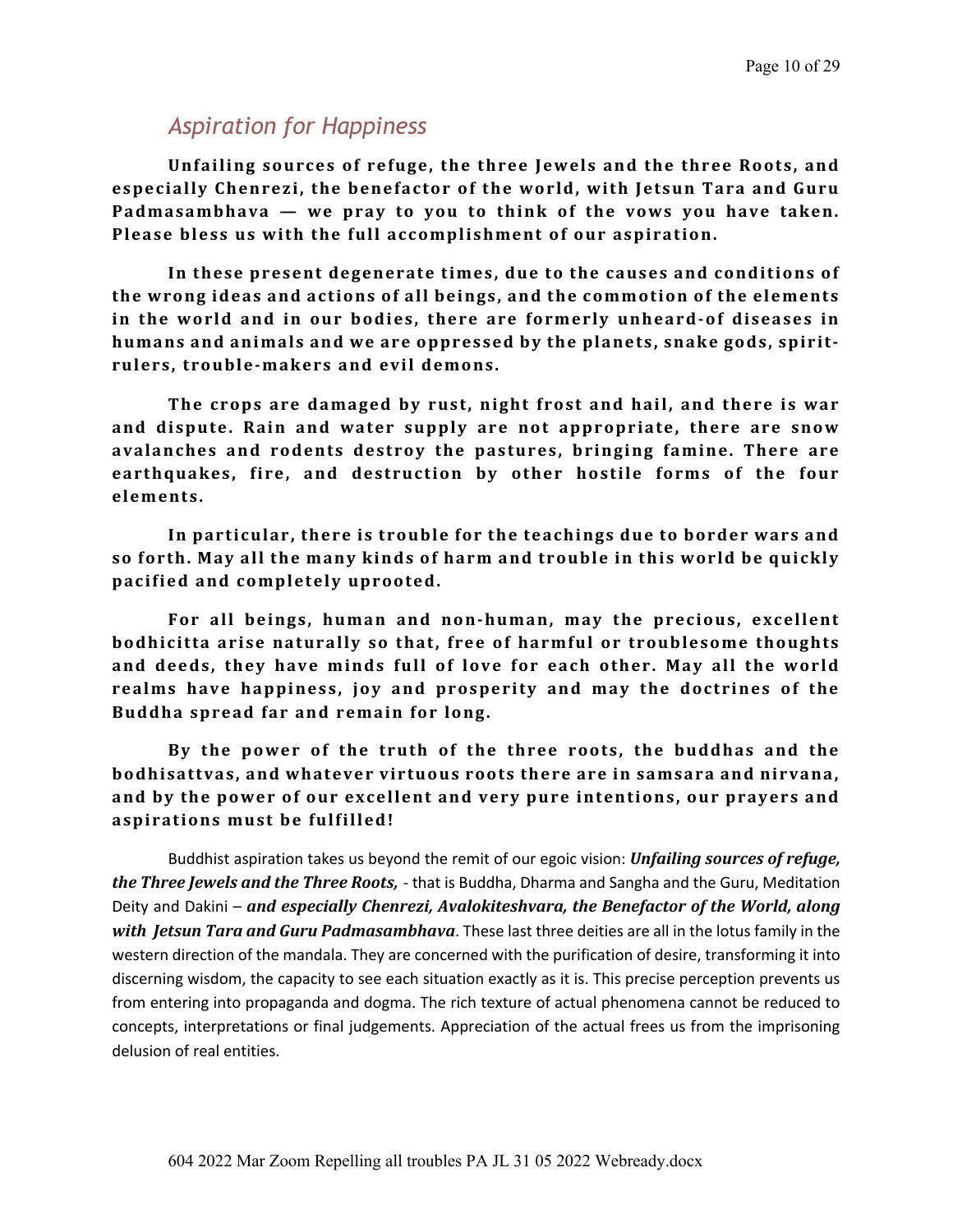The unique specificity of each person, just as they are, is inseparable from their buddha nature, the buddha nature which is the same for all beings. This is what we have to be aware of. When we say Turkish people are like this or Scottish people are like that, these statements do not point to anything except concepts. There is no such thing as 'the Turkish people' because each person living in Turkey is himself or herself with the shape of his or her face, whether they are energetic, whether their spine bends easily or not. Moreover, how they manifest is situationally conditioned and so any one image of a person will be an unreliable guide to how they are, moment by moment. Identity established by concepts has no true referent. Reliance on concepts leads us astray. Rather, we should rest in the non-duality of inherent emptiness and the unique specificity of each moment of phenomena.

We pray to you and we ask you to think of the vows you have taken. Please bless us with *the accomplishment of our aspiration.* In the Tibetan tradition when we pray we are not saying, "We *humbly beg you to do this." W*e are saying, *"Hey big people! You said you would do this! Now do it! Padmasambhava, you said you would help all beings! I am a person, I want help, help me now!"* Why can you have such confidence? Because of non-dual connectivity. Padmasambhava is not somebody else, somewhere else, far away. Padmasambhava is the shining presence of your own potential and so he will respond to your pure aspiration. Confidence in this connection opens the way to the experience of nonduality. When you pray to these deities what you are doing is awakening your own potential which has always been with you but hidden by your beliefs.

#### The text says,

In these present degenerate times, due to the causes and conditions of the wrong ideas and actions of all beings and the commotion of the elements in the world and in our bodies... We know that all over the world people behave badly; they are selfish and they act for their own immediate benefit. However, we have a crisis with climate change and people are having to ask, *"Should I make a lot of sacrifices for the sake of my grandchildren? How will the world be for them?"* If I keep the temperature in my flat high because I don't like the cold, that will be burning up fuel which will endanger the climate for them. Perhaps I should put on two sweaters and a coat and sit with a woollen hat on my head. I won't die from doing that and maybe it would help them.

We have to think of our actions yet we often choose selfishness. We take it for granted that we can fly to different countries for holidays and that we can eat soft summer fruit in the winter time. We go to the supermarket. The shelves offer us endless, endless unnecessary choices. These outer forms of the wrong ideas and actions of beings are often invisible because we think, *"Well, if it is in the supermarket that means it must be okay…"* However we have to practise looking at the implications of our actions. What does it means to be generous? What does it means to help people? Is what we do in harmony with our dharma aspirations?

Each situation where you relate to another person is a series of events, each coming into formation. Relating is co-emergent and not already established. We have to be clear about how we respond to others. Are you in a relationship in order to correct your partner and show them the right way to think? Are you here to fit in with their point of view so that they feel dominant and happy? Nobody can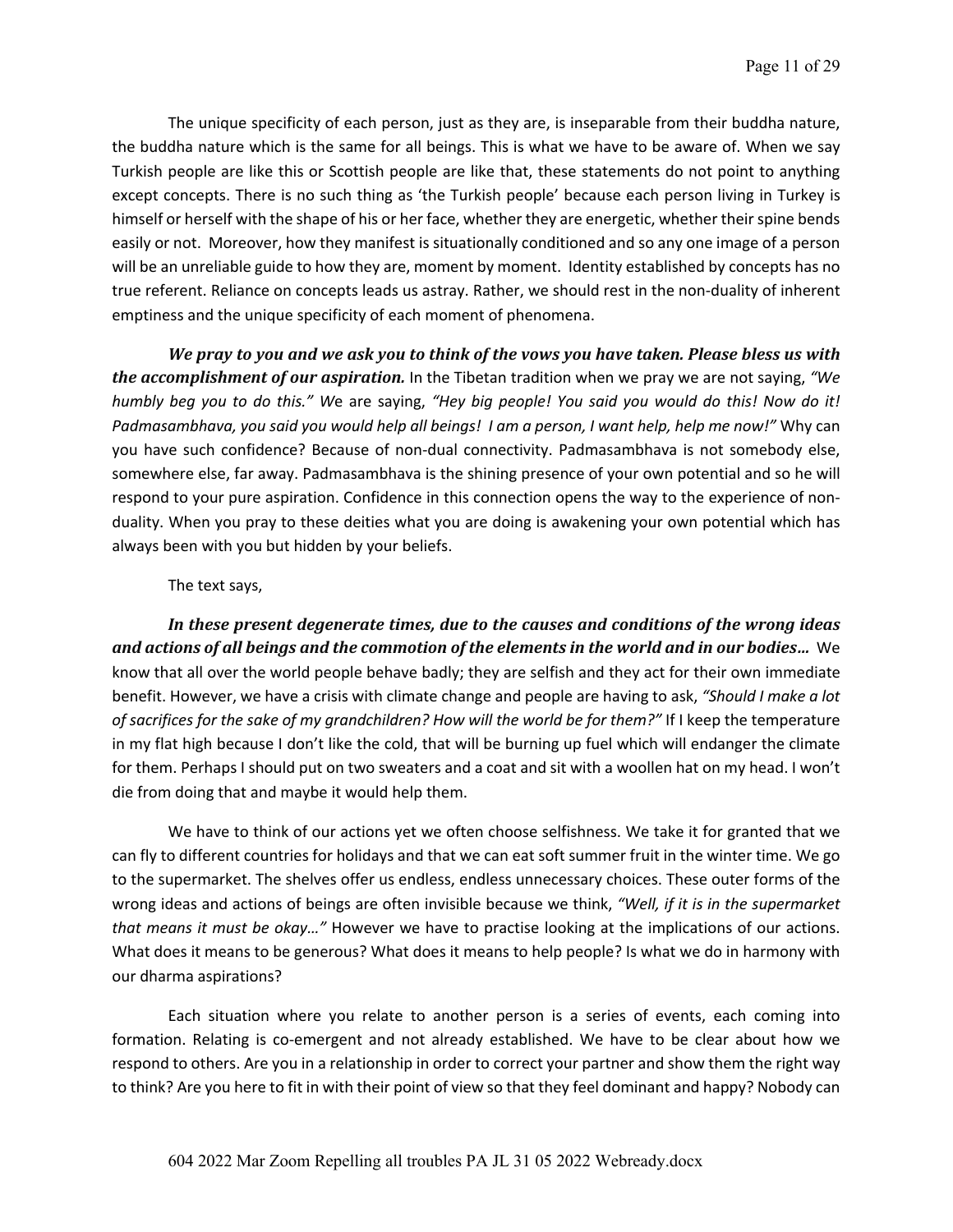decide these things for you, you have to find your own balance. If you let them win all the time, no good. If you try to win all the time, no good. You have to move with their movements while remaining balanced and grounded. This is what makes life difficult.

C.R. Lama often said that the dharmakaya is easy, finding the true nature of your mind is very easy because is just there. The nirmanakaya, being with other people, that's what is very hard because people are not the way we want them to be. They stubbornly insist in being themselves. *"I am trying to help you and you just want to be you! How outrageous!"* We need to be flexible. We need to be responsive, we can't just take up a position. Although in statues and paintings the Buddha sits on a big throne and never moves, the actuality of the Buddha coming into the world is very relational, very flexible, endlessly meeting different people in different ways.

The turbulence of the mind leads to the commotion of the elements: earth, water, fire, wind and space. They are not in balance, as we see with climate change. Also in our own bodies there are many new kind of sicknesses, such as the COVID virus. There are countless viruses around, in animals, in the forests, in jungles. We human beings are cutting down forests and getting more and more contact with wild animals, and so these viruses will spread. They spread through birds, through insects. This is how our world is. We imagine we can expand and take what we want with no adverse consequences, but this is not so. You might act badly and think that you got away with it because nobody found out. Yet the consequences will come to get you later, like a boomerang coming back. In the same way, when you undermine the balance of nature, sooner or later the consequences manifest.

*There are formerly unheard-of diseases in humans and animals and we are oppressed* by the planets, snake gods, spirit rulers, troublemakers and evil demons. Many people nowadays don't believe in demons and spirits. We forget about them and live in a rational world, yet as we can see, people behave in very irrational ways. War is always the result of something irrational. You imagine that you can win. In life winning and losing is not a helpful frame of reference. They are one of the binaries that form the eight worldly concerns: happiness and not suffering; fame and not insignificance; praise and not blame; gain and not loss. I want to win, I don't want to lose. However winning and losing are born together, like conjoined twins. You may win for a while, but sooner or later you are going to lose.

The idea of spirits gives us a sense that there are many energy formations all around us. We need to be very thoughtful and careful about the power of these energy formations because although we may not be in contact with them, they are in contact with us. They feed into situations like causing distraction when someone is driving a car and then there is an accident, or people slipping on the stairs. Many of these incidents arise due to forces our culture ignores. In the teachings in dzogchen everything is the mind. The radiance of the mind is not a fixed thing; everything is the movement of energy. Energy is an unboundaried interactive field, so new empty pattern formations can happen very easily.

*The crops are damaged by rust, night frost and hail, and there is war and dispute.* Suddenly emerging conflicts play havoc with our plans. For example, for some reason the majority of people in Britain who voted, voted to separate from Europe, to have Brexit. They thought that by being self-governing Britain could reduce immigration and have more freedom. Since separating from Europe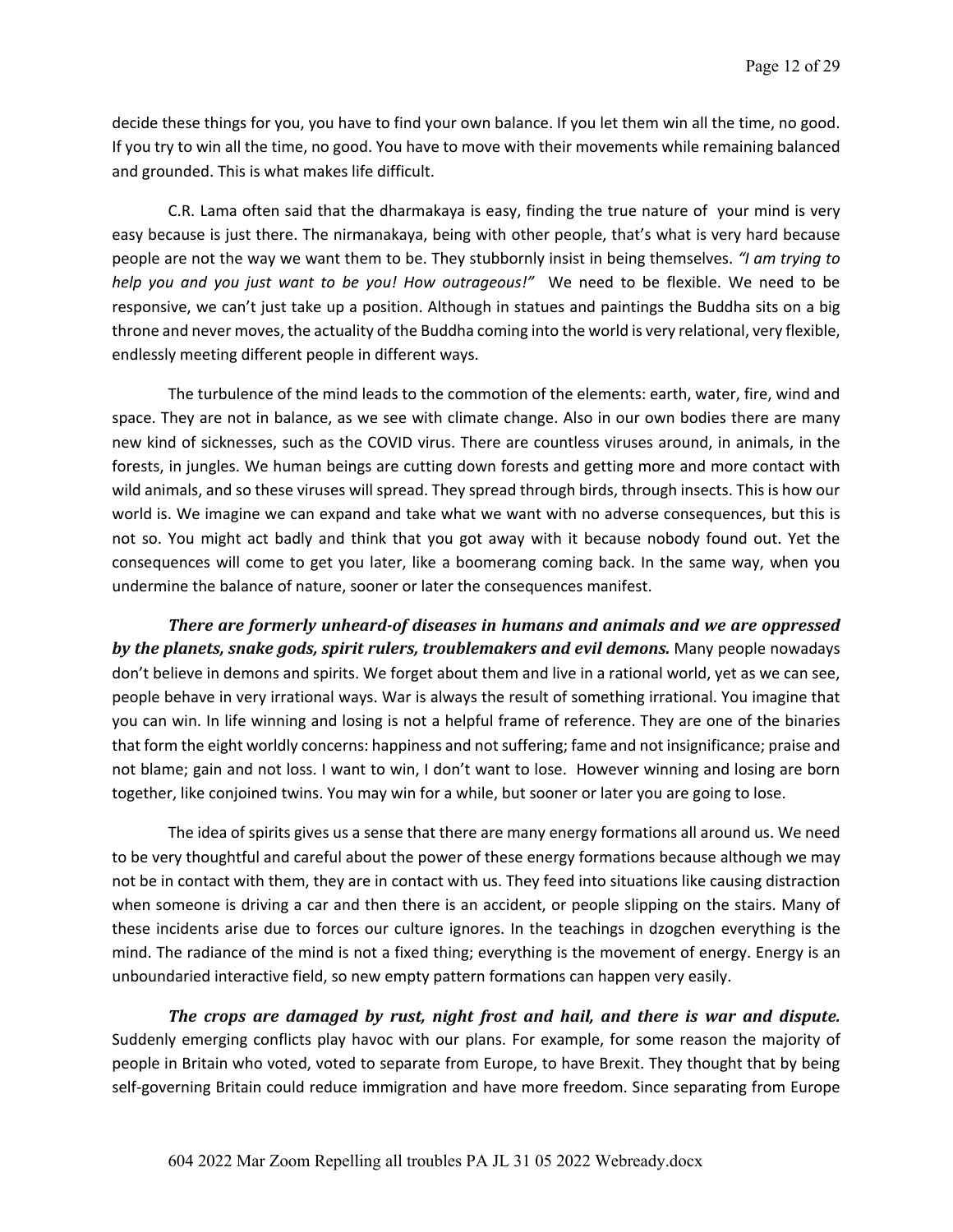more and more so-called 'illegal immigrants' have been leaving France in little rubber boats to paddle across the channel that separates Frances and England. We can't prevent them leaving France. We can't prevent them arriving in Britain. We are not in charge of what is happening. We are not the boss. We are not the autonomous agents we would like to be. When you see in your own life how much you would like to be in charge of everything, then you start to be able to understand a bit more how it is like to be Mister Putin. He is not from another planet, he is a sentient being caught up in the delusion that he can be the master of circumstances, that he can control what is going on. But our world is so complex with vast numbers of variables operating at any one time. Nobody can establish stable dominance for it is a delusion.

*Rain and water supply are not appropriate; there are snow avalanches and rodents destroy the pastures bringing famine. There are earthquakes, fire, and destruction by other hostile forms of the four elements. In particular, there is trouble for the teachings due to border* wars and so forth. May all the many kinds of harm and trouble in this world be quickly pacified *and completely uprooted!* On the general relative truth level in which we see self and other as real, we see clear differences between day and night, good and bad, hot and cold. The value ascribed to the polarities shifts with circumstances. Yet in each situation we develop our own ways of locating events within our hierarchies of meaning and value. Due to this ongoing reactivity, turbulence is guaranteed. There has never been a time when the whole world has been peaceful. There are always wars, conflicts and differences as some economies expand and others contract. When there is a transformation like the ending of the USSR, some countries gain more freedom. For some people that was very good but for other people it was terrifying. For the people who were young, creative and wanted to be entrepreneurs and start their own companies this was a huge opportunity, but for older people who had worked in state factories with a subsidised lunch cooked every day in the canteen, this new freedom was often terrifying. All the factors which provided security and reassuring predictability were suddenly in flux. How we respond to such new situations depends on the specificity of our karmic structure, our body and our emotions. That is why we cannot say objectively that this is definitely good or this is definitely bad. Due to this our minds are likely to experience a lot of turbulence.

For all beings, human and non-human, may the precious, excellent bodhicitta arise naturally so that, free of harmful or troublesome thoughts and deeds, they have minds full of *love for each other.* We wish this for all beings. Bodhicitta is the mind of awakening, the buddha mind as a potential, and it is already present within the minds of all beings. Although it is there and can never be lost, at the moment it is obscured and covered over by negative thoughts. So we say, "*May all obscurations be removed from people's minds."*

What makes someone look good or look bad to us is just the interaction of the patterning of their obscurations and our obscurations. As an ego-self, we are never a neutral observerlooking in from a stable place outside the commotion. The ego-self is implicated in all it experiences. The intrinsic, the inherent, that which is there from the very beginning is all good. We say it is Kuntuzangpo, Samantabhadra, the primordial Buddha, pure from the very beginning. All limitations arise contingently; they suddenly arrive and then they start to move in relation to each other. They are relative to each other and lack inherent validity. Love for all beings dissolves all limitations. May the pure mind of all beings be revealed to all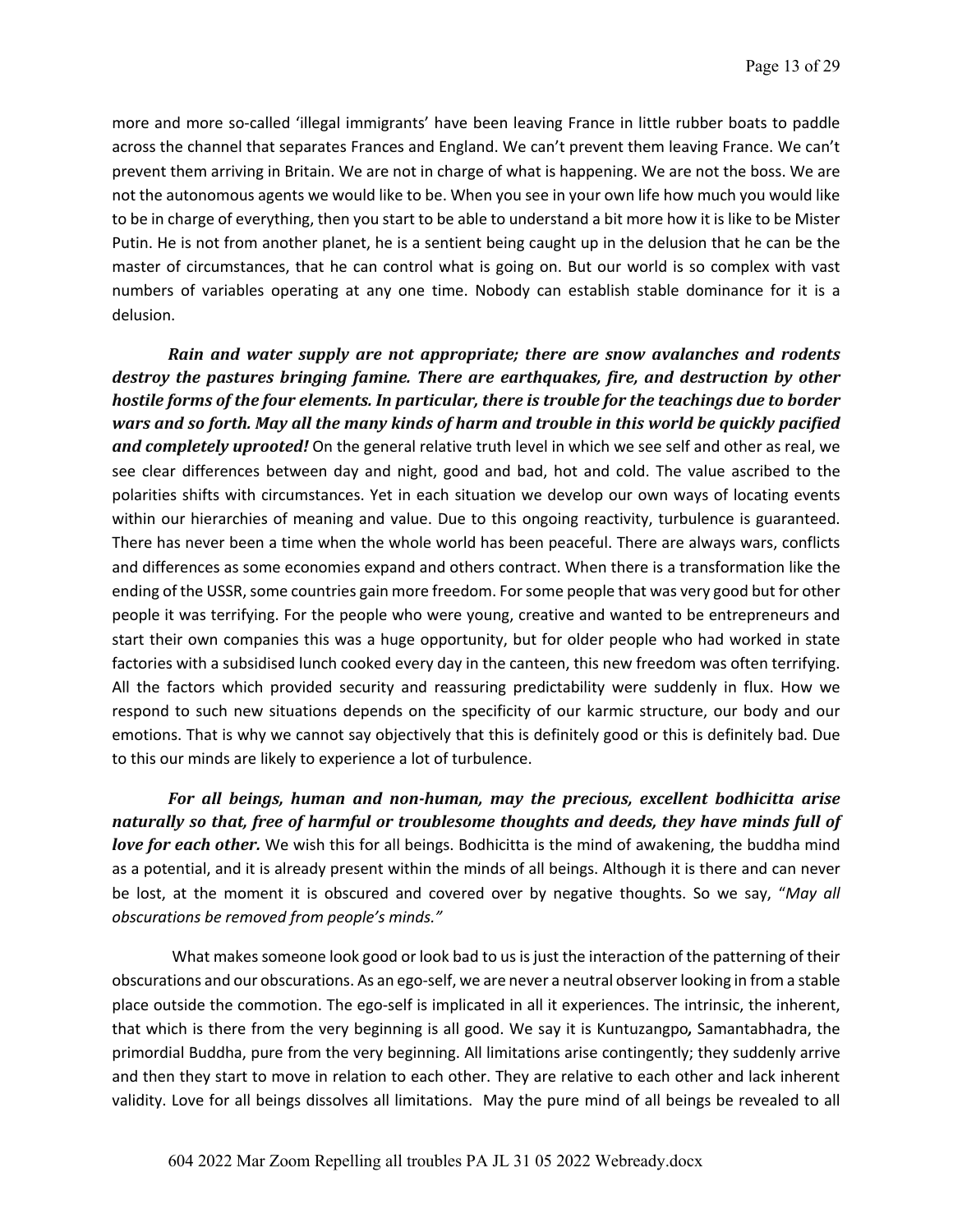beings so that they open to each other. We don't pray, *"May all the bad people be defeated and the good people triumph!"* This kind of language is unhelpful. We are not concerned with victory; what we want is liberation, freedom. May the dull coverings fall away revealing the naked mind, naked awareness.

If you have a shower you take your clothes off, you go into the shower, you wash and you feel very fresh. However, we then put our clothes back on, re-enter the world and again become dirty through interaction. The naked mind is not like this. No matter what arises in it, it remains naked, uncovered and uncontaminated. If you only see the reflection, the mirror is taken for granted. But if you see that the reflection is non-dual with, and inseparable from, the mirror, then nothing obscures the mirror for it is not other than the reflection. Our thoughts, feelings, opinions, and beliefs can be seen as truly non-dual with, and inseparable from, the unborn mind. This accurate perception sets us free. Or we can take these arisings to be the mental clothing of our personal identity, our gender, our language, our race, our age. These kinds of clothing cover up or hide our naked mind if we believe them to be real. Then awakening to the actual is difficult.

When we sit in meditation practice we can feel how we get carried away by little swirls of thought. We find ourselves merged in sensation. This is like putting on clothing. You go into the meditation for a shower but you can't feel the water because you keep putting on a sweater, a shirt and all the items of clothing that make life familiar. Yet meditation is the time to be naked. Thoughts come and go. You don't need to cover yourself in thoughts, feelings, sensations; they just come and they go. Come and go. When we see this directly, then our mind can relax and fill with love. May all the world realms have *happiness, joy and prosperity and may the doctrines of the Buddha spread far and remain for long!* That's a beautiful aspiration.

By the power of the truth of the three roots, the buddhas and the bodhisattvas, and whatever virtuous roots there are in samsara and nirvana, and by the power of our excellent *and very pure intentions, our prayers and aspirations must be fulfilled!* This kind of aspiration is common in buddhist teachings and it links us to the power of the practice. The practice is not just something we do, but it is as if we are plugging ourself into a universal energy system which can then be efficacious in bringing about good results. When we connect with the Buddhas, Bodhisattvas, the yogis and gurus, their loving kindness, which is the energy of emptiness, starts to flow through us and links us deeply with others.

Interconnectivity grounded in emptiness and non-dual kindness is invulnerable. We become unafraid and this supports the equanimity we have previously developed. We see the illusory nature of good and bad and so remain open yet uninvaded and untouched by the negative. This allows us to repel all negative forces without any ill will towards those who are attacking us. Again, like the mirror, we reflect back as a neutral gesture. Confident in the inviolability of emptiness, we are allowing the negative energy to turn back on itself without our having to do anything except not receive it. Dissolving all self-doubt, we align ourselves with the power of the Buddha's word and remain calm, open and invulnerable.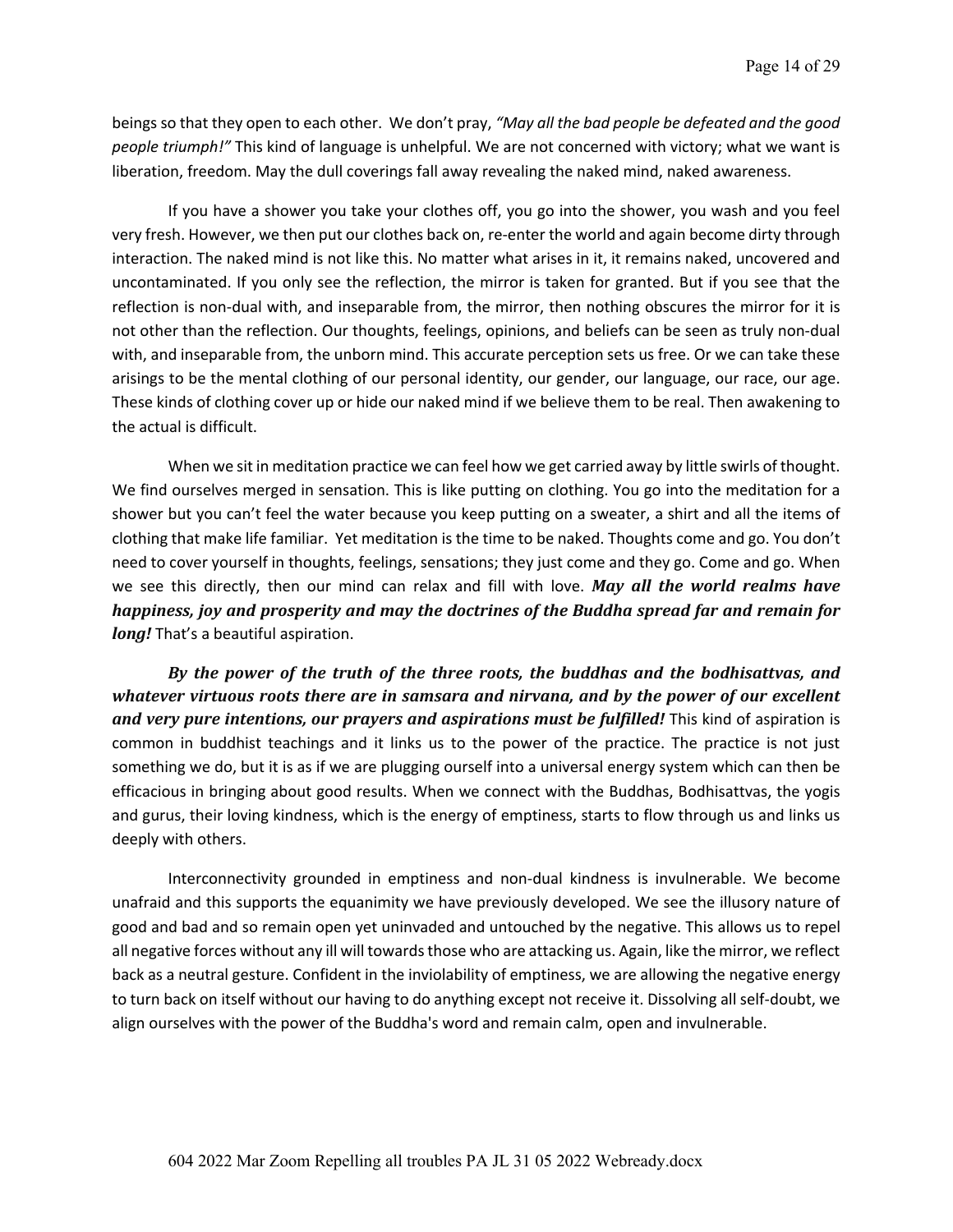### *Heart Sutra*

In the language of India: Bhagawatiprajnaparamitahridaya. In the language of Tibet: bChom lDan-'Das-Ma Shes-Rab-Kyi Pha-Rol-Tu Phyin-Pa'i sNying-Po. Forming just one bundle of paper.

Thus I have heard:

At one time Bhagawan Buddha was staying at the Vulture Peak Hill at **Rajagriha together with a great assembly of the sangha of ordained monks and bodhisattvas.** 

At that time Bhagawan Buddha was resting evenly in the absorbed contemplation known as 'Profound illumination, which discerns the nature of phenomena.'

At that time the great bodhisattva Arya Avalokitesvara was clearly observing within the profound practice of transcendental wise discerning. Through this he truly saw the inherent emptiness of the five factors of **composition.** 

Then, through the power of the Buddha, the venerable Shariputra spoke as follows to the bodhisattva-mahasattva Arya Avalokitesvara: "In what manner should they train, those of good family who wish to follow the profound practice of transcendental wise discerning?' Thus he spoke.

**Bodhisattva-mahasattva Arya Avalokitesvara made this reply to the**  venerable Shariputra: "Shariputra, whichever of those sons or daughters of a good family wishes to follow the profound practice of transcendental wise discerning, they should look thoroughly in the manner I will describe and thus clearly see that the five factors of composition are intrinsically empty of inherent existence.

**"Form is empty. Emptiness is form. Emptiness is not other than form.** Form is not other than emptiness. In the same way, feeling, perception, formation and consciousness are all empty.

**"Thus, Shariputra, in that way all phenomena are themselves emptiness.** They are free of signs and identification. They are unbegun and unstopped, without stain and without freedom from stains, and are without decrease or increase.

**"Therefore, Shariputra, emptiness is without form, without feeling,**  without perception, without formation and without consciousness; without eye, without ear, without nose, without tongue, without body, without mentation; without form, without sound, without smell, without taste,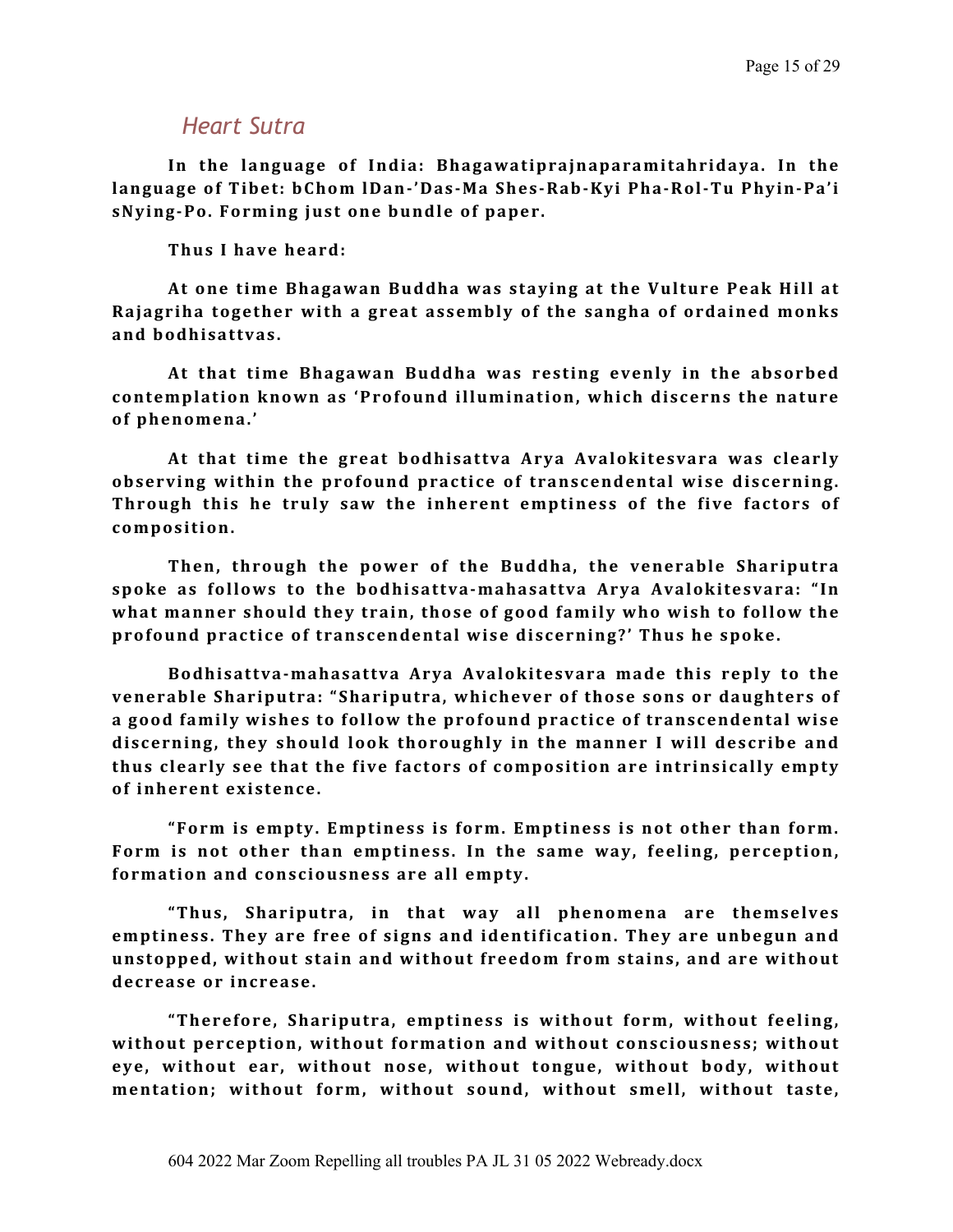without sensation, and without objects of mentation. Emptiness is without the domain of vision and without the domain of the other senses up to and **including the domain of mentation. And emptiness is without all the domains** of consciousness up to and including mentation consciousness.

**"Emptiness is free of ignorance, and of the extinction of ignorance and**  of all twelve factors of dependent co-arising up until old age and death and the extinction of old age and death. Similarly, emptiness is free of suffering, its cause, its cessation and the path that leads to the cessation of suffering. **Emptiness is free of intrinsic original knowing and is free of attainment and** also of non-attainment.

**"Therefore Shariputra, because there is nothing to be gained,**  bodhisattvas rely on transcendental wise discerning and, dwelling with minds free of obscuration, are without fear. Having passed completely from the domain of deception they attain the full release of nirvana.

**"All Buddhas abiding in the three times also rely on transcendental** wise discerning and thus, with unexcelled, perfect awakening, are completely enlightened buddhas.

"Due to this being so, there is the mantra of transcendental wise discerning, the mantra of great awareness, the unsurpassed mantra. This is the mantra which balances the unbalanced. This is the mantra which completely purifies all suffering. This is not deception so you can come to **know that it is true.** 

**"Recite the mantra of transcendental wise discerning: TADYATHA GATE** GATE PARAGATE PARASAMGATE BODHI SVAHA In this way, gone, gone, gone beyond, fully gone beyond. Awakened — as it is! Shariputra, in this way a bodhisattva-mahasattva should train in profound transcendental wise **discerning."** 

**Then Bhagawan arose from his absorbed contemplation and praised** the bodhisattva-mahasattva Arya Avalokitesvara, saying: "Very good. Very good. Son of a good family, it is like that. It is like that, and so profound transcendental wise discerning is to be practised just as you have shown it. All the Tathagatas will rejoice at this."

**Bhagawan spoke thus, and then the venerable Shariputra and the bodhisattva Avalokitesvara and all of their retinues, and all the gods, men, jealous gods, local spirits and so on of the world rejoiced and sincerely** praised the speech of Bhagawan Buddha.

This text, the *Heart Sutra,* presents the heart of transcendental wisdom, the awareness of emptiness. It is important to study this text and relate it to your life and your sense of your world. The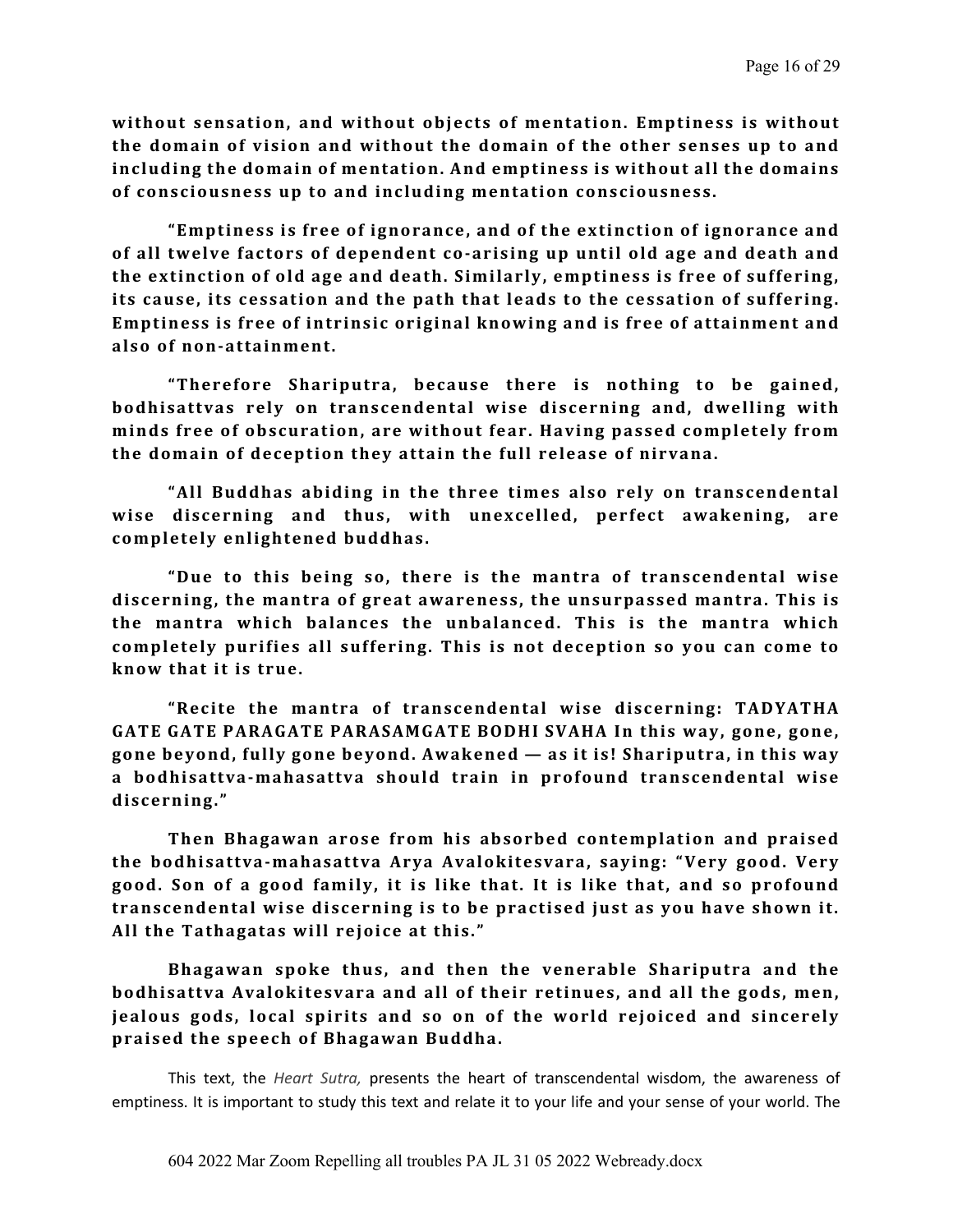text refers to many Buddhist terms which describe how our world is constructed. Since they are not terms we use in our daily life, they may seem abstract. Therefore, we have to see that the basic point of the absence of inherent existence in sentient beings and in phenomena can be applied to anything and anyone we encounter, including ourselves. We need to observe how we reify and judge the events that we encounter. We tend to see things, think about things, feel things, remember things. Yet the actual fleeting nature of each of these events is being ignored. Our concepts are misleading us into a deluded experience of entities, of things that seem to have their own intrinsic existence 'out there'. This false perception is essential for our continued existence in samsara. However, if we wish liberation then it is vital that we directly see the unborn nature of all that occurs. Life is like a dream, and each moment is an illusory display nondual with emptiness. The *Heart Sutra* helps us to put all our assumptions into question and see them as magical displays referring only to other magical displays. All that occurs is unborn within the womb of emptiness, the Great Mother.

In this sutra, Buddha Shakyamuni, through his meditation, supports the great bodhisattva Avalokitesvara in clarifying the doubts of Shariputra, a leading representative of the theravada. Buddha Shakyamuni is resting evenly in the absorbed contemplation known as 'Profound Illumination' which discerns the nature of phenomena. He rests in, and is at home in, absorbed contemplation. He is not busy. He is not trying to do anything. Everyone else there was active, busy, intentional. They were all up to something. The Buddha alone rests in Profound Illumination. 'Profound' indicates emptiness, the depth of which has no bottom: it cannot be found as something. But it is not just empty, for it is 'Illumination', the ceaseless clarity of all illusory appearance. Illumination, the ceaseless display, of unborn appearance is bright, clear, ungraspable. It is neither something 'real' nor mere vacuous nothing. This is appearance inseparable from the awareness non-dual with emptiness. This is beyond concepts. This is Buddha as she is showing that all appearances are aspects of the whole. All beings are kin, the unborn children of the Great Mother and so kindness is all pervasive and inclusive. Liberation is possible for all because they are always already non-dual from their own pure ground.

#### Shariputra asks "How should a person of good family who wishes to engage with *transcendental wise discerning, train?"* Avalokitesvara explains that *they should look thoroughly in* the manner he will describe and clearly see that the five factors of composition are *intrinsically empty of inherent existence.*

In the theravada tradition the five factors of composition are seen as the basic constructive factors of all sentient beings. They are form, feeling, perception, association or mental constructs, and consciousness. When these five factors are operating together they generate our deluded experience that 'this is how I am'. These factors which were often taken to be fixed and definitive are actually empty of any self, any own existence that would fundamentally set them apart from other 'things'. There is no actual basis for their seeming difference – it is an illusion made real solely by our belief in it.

All the basic concepts that are used in the theravada traditions, and are deemed to provide an accurate account of how samsara functions, are shown to be devoid of true validity since they refer to phenomena which lack inherent existence. Emptiness is without limit and this boundlessness reframes all that has been taken to be real. The non-duality of appearance and emptinessis inclusive and uncontrived.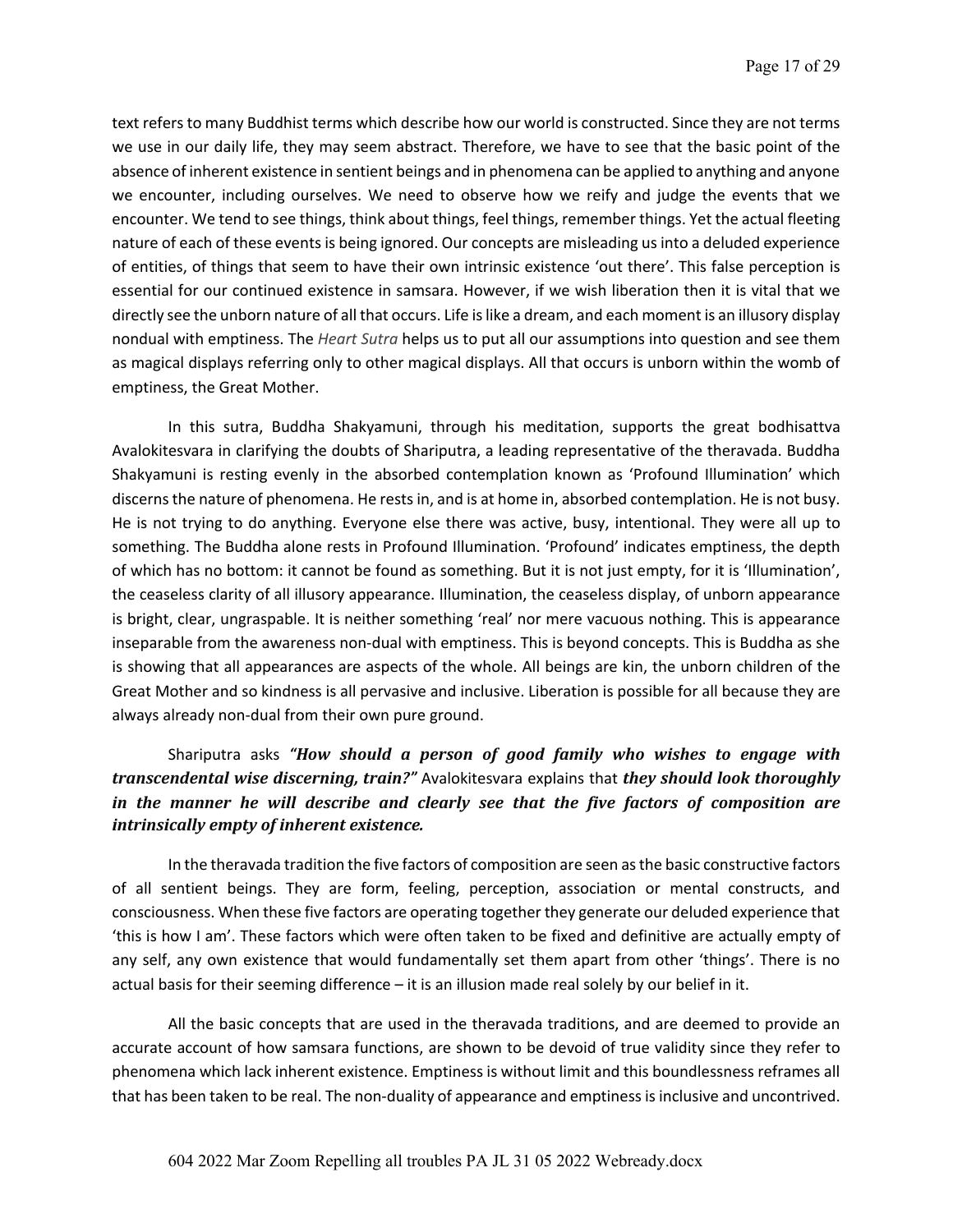Then Avalokitesvara says, *Form is empty. Emptiness is form. Emptiness is not other than form. Form is not other than emptiness.* Look at any form, it could be a tree, an apple or a tomato. Look at the tomato, it is there, it is just a tomato, all by itself. This idea is our stupidity. It is a tomato that was growing on a tomato plant; it has been removed from the tomato plant and if you keep it long enough it will go mouldy and rot. So, a tomato is a tomato for a brief period of its life: when it is a green tomato growing on the bush we don't want to bite it. Now it is a red tomato, you can pick it off the plant and prepare it for use. If you leave it too long it will no longer be good to eat. Thus, a tomato is a process moving in time. It is emerging within dependent co-origination.

If the tomato plant had not been planted in the garden and had not been given water in summertime, the tomato would not have grown. If the tomato had not been picked at the right time, it wouldn't have been available for you. Now it is your job to eat it at the right time. Your desire to eat the tomato and the ripeness of the tomato are dependent co-origination. These two factors come together. As you approach the tomato its seeming autonomy and integrity will start to unravel because you are going to chop it in pieces or fry it in a pan or maybe just bite into it and eat it raw. You are concerned to de-tomato the tomato. If the tomato was made of steel then it would be a real problem; you could not eat it. What attracts you to the tomato is your capacity to destroy the tomato. And the reason you can destroy the tomato is because it lacks inherent self-existence. It is not a separate entity and that is its vulnerability. We human beings are also vulnerable: if we stop breathing we die! I need air, I need air! I need the same temperature, I need food, I need many things. I don't have an independent existence.

This is the central point of the *Heart Sutra*: all appearances are linked together. There are no truly separate entities, they are not isolated, they are not things that exist in and of themselves. Our world is a world of collaboration. If you appreciate the finesse of how the different parts move together, it's so amazing! We all have our amazing bodies! We have a liver, we have kidneys, we have bowels, we have a heart, we have teeth, we have lungs… all of these parts are functioning together. Moreover, each of these parts of the body is made up of many parts – molecules, atoms, subatomic particles, all of which are patterns of energy. The complex whole of the body is an elaborate play of energy. Entities arise as our misperception of energy due to our over-reliance on concepts. The parts of our body collaborate together to give us the sense of 'I am me.' Without their collaboration my sense of being me would have no relative site of manifestation. I am the flowering of the collaborative system of this body which is itself collaborating with its environment. The whole world of infinite phenomenon collaborates together to give rise to us as aspects of the undivided field of experience.

Avalokitesvara then says, *Thus, Shariputra, in that way all phenomena are themselves emptiness. They are free of signs and identification. They are unbegun and unstopped, without* **stain and without freedom from stains, and are without decrease or increase.** Because each and every phenomenon is not other than emptiness, they offer no basis for the attribution of signs or identities. Names, classifications, indications of value and function – none of these can touch the empty actuality of phenomena. Signs refer to concepts about the actual but they do not reach the actual itself. Because phenomena have no inherent existence or inner personal essence, there is nothing that truly separates one phenomenon from another. There are no boundaries between them – they are alltogether-all-at-once. So there are no entities to begin or end – they are 'unbegun and unstopped'. Since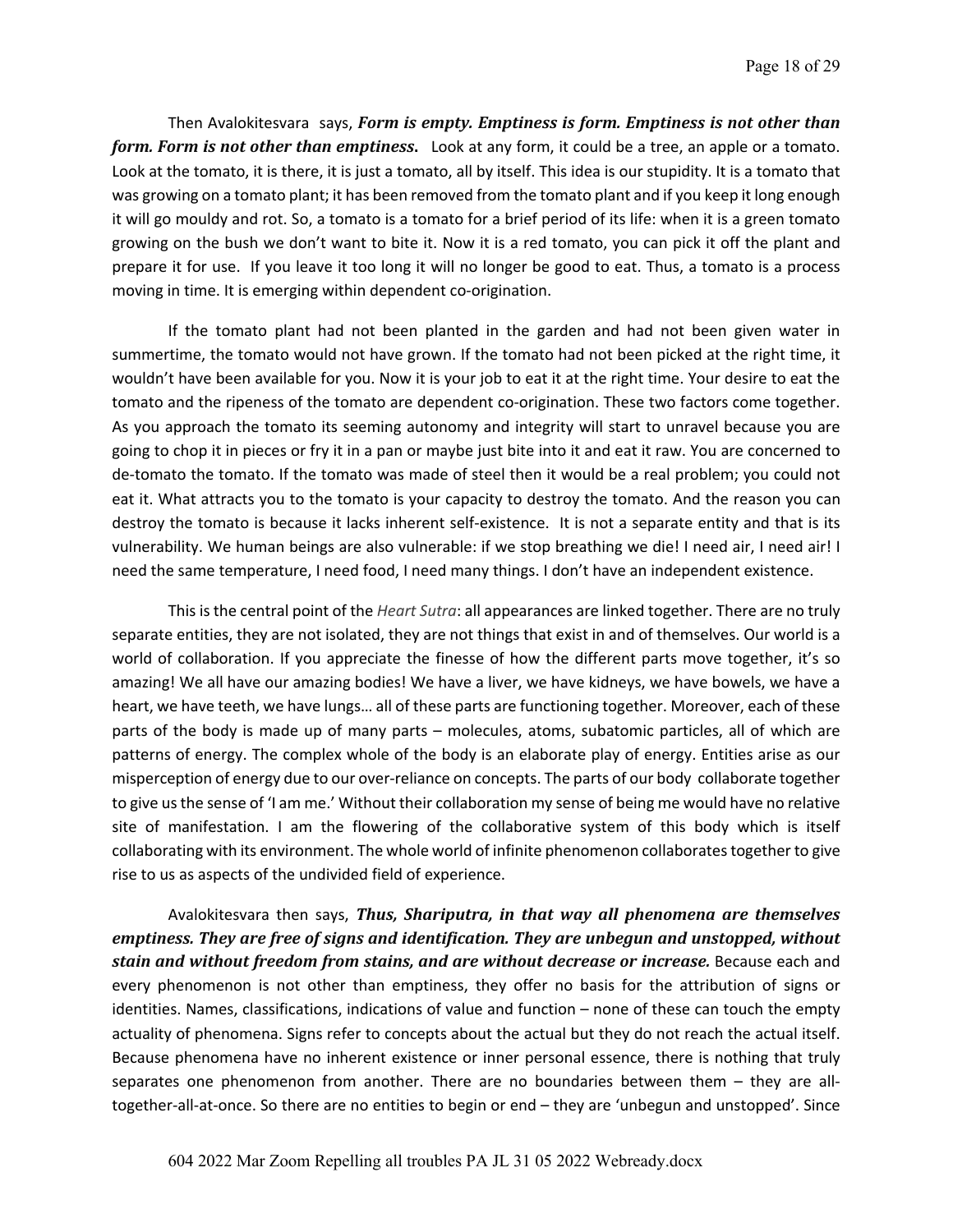there is no actual other, there can be no marking impact of this on that – and so there are neither stains nor freedom from stains. And being devoid of all truly defining characteristics, they are free of increase and decrease.

The emptiness of manifestation is the potential for manifestation. If you were just one thing your life would be unlivable in its narrowness. It is your flexibility, your pliability, your capacity to relate to circumstances which is the ungraspable quality of your life. Some people unfortunately become paralysed due to outer or inner circumstances. They have to lie in bed, maybe in a coma. This makes life very difficult. If you have a body that is reasonably healthy and you can stand up when you want to and sit down when you want to, go to the toilet by yourself, this is a blessing. As I get older I start to wonder, *"How long will this life last?"* Due to causes and conditions when young we run up the stairs, but after a while it is like climbing Mount Everest. This is dependent origination. There is no fixed truth to our identity. There is no true fixed identity embedded inside anything. I become me with you, according to how you are in this moment. Experiencing the 'me for you' as it emerges with these transient circumstances is the means by which I find out how I am. All day long we are moving in mutually influencing conversations with aspects of the world.

This is the meaning of form and emptiness: no form is fixed by an enduring essence inside it. We relate to different emergent forms through our responsive movement. We are not a fixed form. This is why photography can be unhelpful in its capacity to fix an image of a transient event and thereby create the delusion of an enduring truth. Many religions have a prohibition on the making of representations. In buddhism, in the early days, the Buddha was by shown by the image of the bodhi tree or of the vajra seat where he was enlightened. The Buddha was not shown in human form. Only in the latter part of the pre-Christian era did statues of the Buddha start to be made. However, when you look at the statue, it is tempting to think that that is the Buddha. But the statue is only a Buddha for those sentient beings who recognise it as such. Some people will have faith in it and others will see it as a sign of delusion. Is a piece of stone or a piece of metal the Buddha? When you do prostrations in front of a statue to bow to the Buddha, you are bowing to your mind. Why would you bow to a piece of metal? What is it going to do? You are bowing to your faith in enlightenment. The mind is chief, always the mind.

The mind is full of thoughts, feelings, sensations, memories, plans. The mind itself is not a thing. The more you see the absence of fixity in phenomena – that they arise relationally without absolute existence – then you start to see connectivity. Avalokitesvara points out that the six senses of seeing, hearing, tasting, smelling, touching and thinking are all empty, along with the objects they attend to, and the consciousnesses which formulate these experiences. All this activity of construction of seemingly real experience is in fact devoid of inherent existence. There is not one single atom in the universe that is selfexisting.

Everything you can think of, including your mental consciousness, your hearing, your intelligence, everything arises due to causes and conditions. Yet under the power of unawareness and ignorance we are convinced that phenomena are real and existent. Emptiness is free of ignorance. This does not mean that ignorance does not occur, but rather that ignorance is empty of existence, of self-validity. It is not something that can be attached to emptiness. Ignorance and emptiness are not two discrete things – they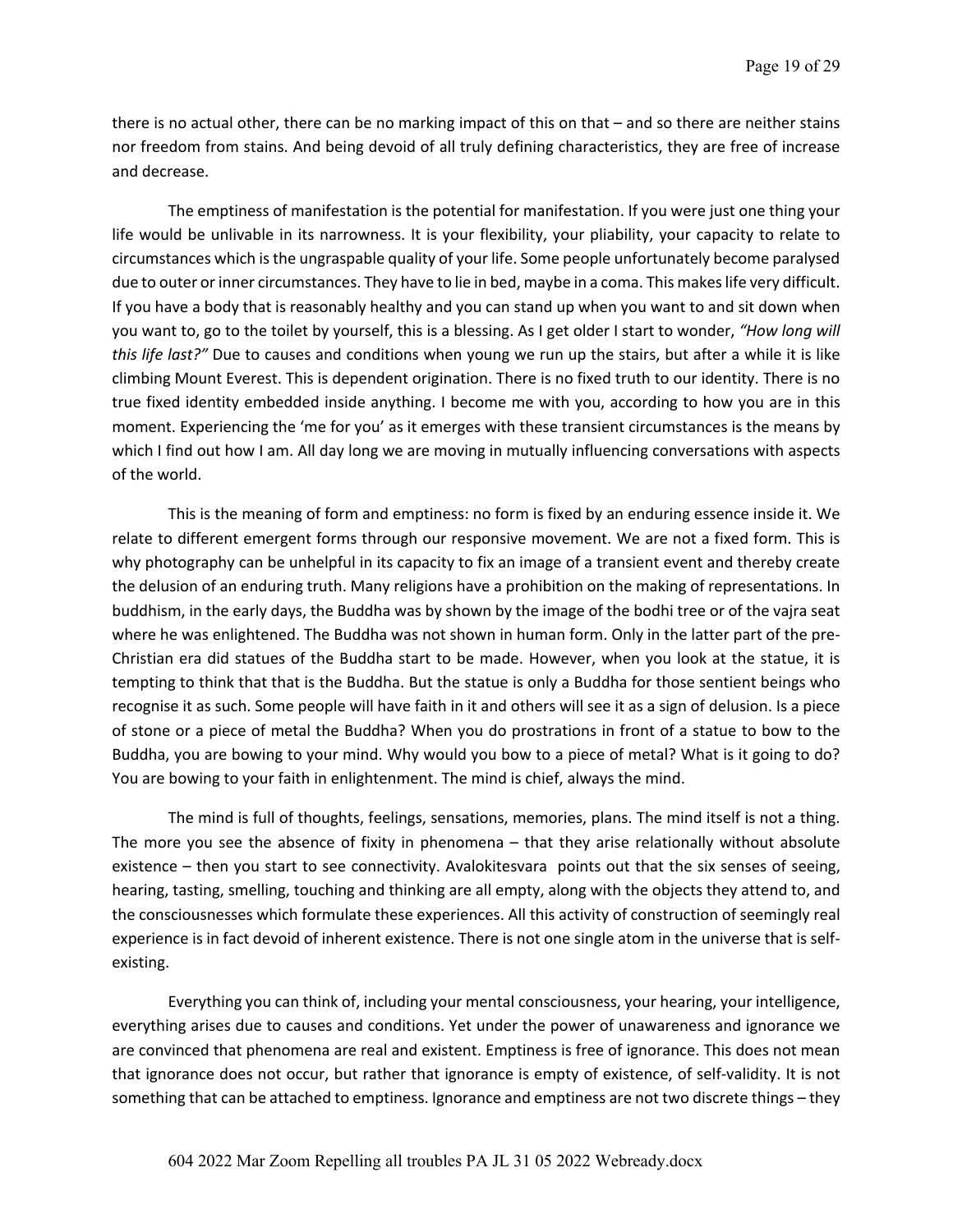are non-dual. All the schemas identified in buddhism as giving rise to the beings and the phenomena that we take to be 'real' are in fact empty of existence and thereby unable to generate even the least existent.

Moreover, emptiness is free of intrinsic original knowing. Whatever arises, good or bad, desired or undesired, is unborn and ungraspable. These arisings arise, yet are unborn, for they do not separate from emptiness. Wisdom is empty; friends are empty; enemies are empty. If you believe that the term 'enemy' refers to real people who are inherently bad, then you have not bathed in the ocean of emptiness. Awareness is free of subject/object polarity. It is never an object for the workings of dualistic consciousness. All that is revealed in and as the clarity of awareness is appearance devoid of existence and nonexistence.

When you relax and open and your awareness is like a bright spaciousness, you can't say anything about it. It is not an object for thought, is not an object for language. With language you can *say 'I feel sad', 'I feel tired', 'I am hungry'*, or *'I find you really annoying.'* When you make statements like that you have a sense that somebody is out there and that you can comment on them. You can also comment on your feelings about them. The something-ness of phenomena is part of our structure of being a person with other people.

However, when you actually look at people you think you know well you find that they are not exactly how you think they are. Are you okay? You look a little different today. Ah! Of course I look different! I am always looking different. Nobody ever looks the same. The fact that you recognise certain things is because you have a template of me, as if you worked in the police department. They have their profiles, you have your profile. *"John, you look like my image of John!"* That's good! Now I know you are John because you look like my image of John! This mediated connectivity is the domain of dualistic consciousness. With such pre-existing images of how situations are, our experience is not fresh. Awareness is fresh, consciousness is stale.

All experience is without inherent self-nature. This fact is distilled into the mantra TADYATHA GATE GATE PARAGATE PARASAMGATE BODHI SVAHA. The truth of our life is beyond what we think it is. It's gone to the other side beyond the reach of concepts. We are awakened by seeing that the actual is beyond the realm of the conceptual. As long as you are living in your mentally constructed world, thinking about things, labelling them, naming them, stabilising your understanding, you are veiling the freshness of the world with your interpretative system. If you start to allow whatever is arising in the mind to freely come and go, you will open to the freshness of the awareness and see everything as it is.

All the seemingly substantial truths I have believed in – my mother, my father, what this kind of bread tastes like, what this kind of beer tastes like – everything I thought I knew was dependent on my belief in the existence of other things. The value of every emergent thing is secured by all the other 'things' we imagine. Our friends are friends because they are not enemies. Our enemies are enemies because they are not friends. All that I take to be facts are merely concepts with only situational validity. They are themselves empty of inherent value and existence and are unable to establish inherent value and existence in anything else! If you stay close to your senses they can show you the truth of this. When you have a cold your favourite beer will taste differently, your sense of smell will be different. As your body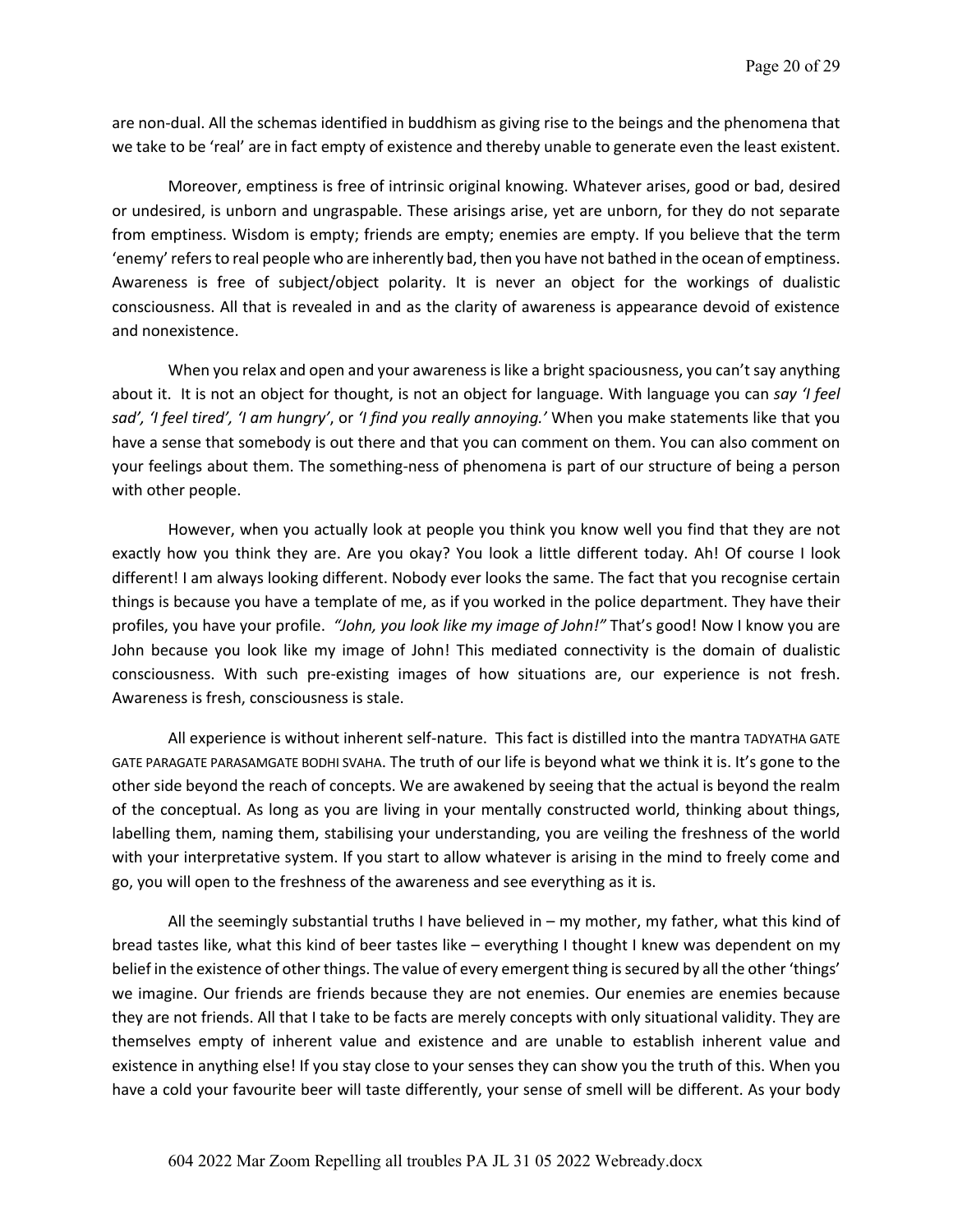changes, so the impact of phenomena shifts. Everything is moving together, the experiencing is also experience – there is no objective truth to objects that the subject can access. What we access are shifting patterns of experience. Our familiar reliance on fixed objects leads us astray.

When we allow that reliance to dissolve in the spaciousness of open empty awareness, we find that all phenomena are non-dual with emptiness and non-dual with awareness. Then there is no self and no other, only bright patternings of unborn non-dual experience. This offers no support or focal point for the five poisons and so they lose their toxic power. They are mere energy waves moving in this space of awareness, with no structure of self and other to direct them. Thus, terms like 'friend' and 'enemy' have no referent – there are no existents that they point towards.

Hopefully you can see that this is vital in terms of these troubled times. If you start to reify hurtful events and search for their causes it is easy to conclude that they are caused by bad people. We build up pictures of the 'bad ones' and see them as inherently dangerous. Our own thoughts are thickening the density of our ideas about who these evil leaders are. You may believe that you are searching for the truth, but in fact you are developing your prejudices.

The greatest cause of the harm that one group can do to another is the definitive knowledge the first group has about the status and value of the second group. When the attribution of inferior status is not recognised to be an attribution but is taken to be an accurate description, it easily leads to enslavement, torture and killing. The *Heart Sutra* is a reminder that all phenomena are empty of inherent existence and therefore there are no people with actual existence, and therefore no people whose existence is less valuable than that of others. Since all phenomena are illusory like figures in a dream, essentialising judgement is deeply deluded.

If you develop reified mental images of the world you will feel that you are seeing more clearly but actually you will be going blind, because you will be imagining and not seeing. So relax and allow the self-releasing of all these compositional factors so that you stay fresh in the moment.

In war there are so many provocations stimulating our negative tendencies. This makes it easy to hate people or to be fearful or angry, and this solidifies our sense of who is involved. Paradoxically, this can be a great opportunity for dharma practice. Feelings and sensations become intense and the rush to conclusions is powerful. We need to make use of this energy to see the actual insubstantiality of these arisings which, if merged with, can lead us into deluded definitions.

So much is suffering. Yes, but what is suffering? If we see it as meaningless, unnecessary experience created by bad people, then we will feel pressure to do something about it – and that often involves harming the bad people. Buddha Sakyamuni pointed out that suffering comes from unawareness and grasping. Unawareness of dependent origination and the absence of inherent existence blinds us to the actual emptiness of phenomena, including sentient beings. Grasping arises from this as we cling to the false and misleading belief that self and others are real and that in order to survive and thrive we have to get as much of the good and as little of the bad as we can. However, whatever we encounter in the world or in our mind is a dreamlike formation. It is an illusion. Illusion is the middle way. It is neither real and truly existing nor is it completely unreal and nothing at all. It is appearance and emptiness. The clarity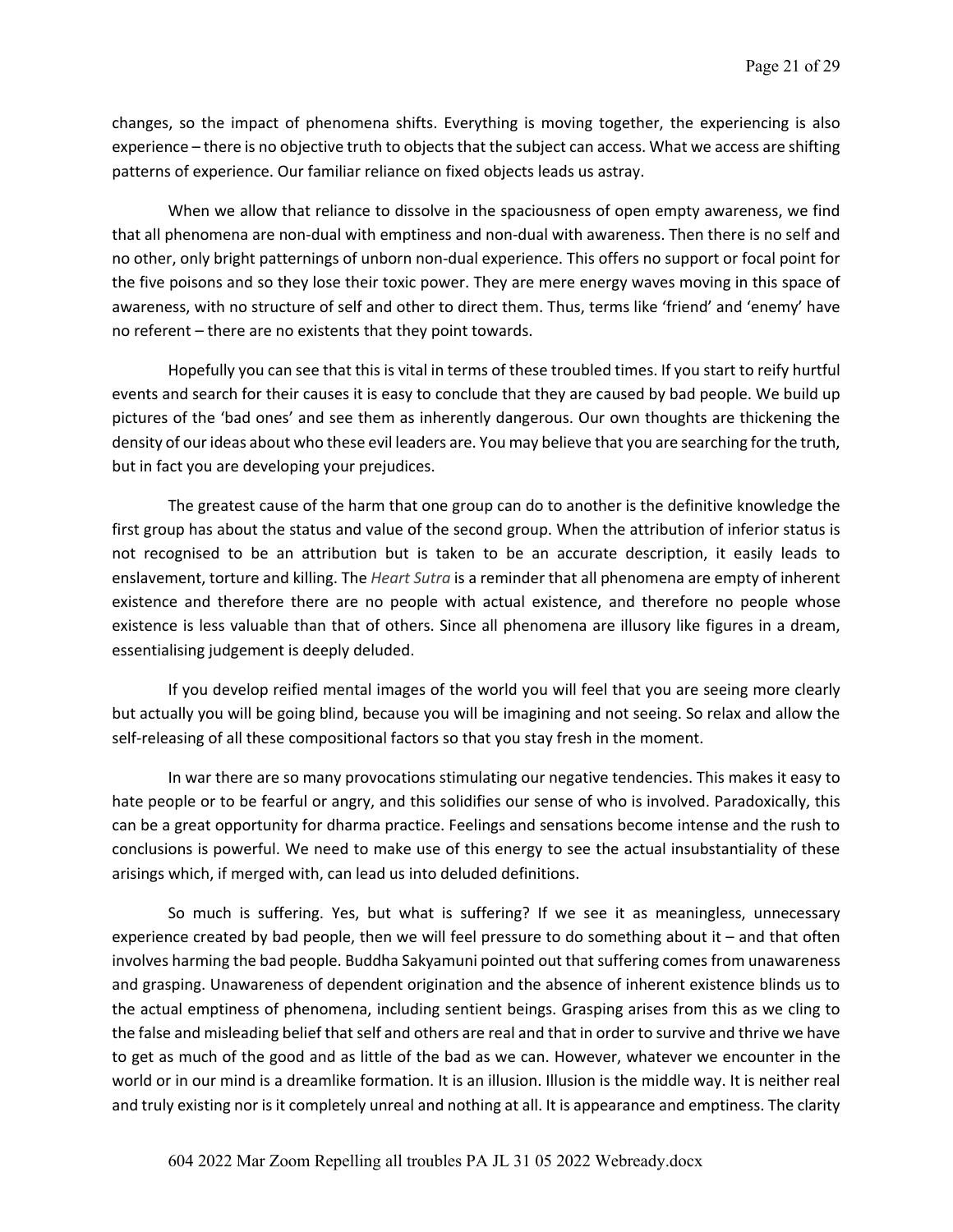of this insight allows us to avoid retaliating to provocations. We can feel them yet not absorb them. We can return them to their sender.

#### *Repelling all troubles*

Whatever arises in dependent co-origination is without stopping and without starting, without annihilation and without permanence, without coming and without going, without diverse meanings and without just one **meaning** — thus all conceptual constructs are fully pacified. To the peaceful doctrines, the excellent teachings of the speech of the perfect Buddha we **pay homage.** 

Namo. Salutation to the Guru. Salutation to the Buddha. Salutation to **the Dharma. Salutation to the Sangha. Salutation to the Great Mother Transcendental Wise Discerning and to her surrounding circle of sons, the** Buddhas of the ten directions. By the force and effective power of making salutation to you, these true words of mine must be fulfilled.

In former times Lhawang Gyajin contemplated the deep meaning of transcendental wise discerning. He read its profound words and thus was able to repulse all corrupting demonic tendencies. Similarly, we also contemplate the profound meaning of transcendental wise discerning and read these profound words, and due to this we, the gurus, disciples, sponsors, beneficiaries and all those we are connected with, must have all our troubles, obstacles and difficulties completely repelled! We must be without them! They must be pacified! Dok! Dok! Dok!

**Method, protection, purity and mahayana practice decline, and the activity of mara who deceives sentient beings – all these troubles must be repelled. Dok! Dok! Dok!** 

#### For those practising to gain complete enlightenment, all outer and inner troubles which create obstacles must be fully pacified! Dok! Dok! Dok!

This practice of repelling, or sending back what is not wanted, is very important. It is called *dokpa* (Tib. *bZlog-Pa* or *Zlog-Pa*) in Tibetan and carries the sense of Reverse! Go back! Return to where you came from! We are not retaliating. If someone upsets us and gets to us, the urge for revenge, to do something to make them experience what upset is like, can be very quick and strong. Instead we follow the middle way between giving in and retaliating. We simply say *"No thank you. I think this is yours. Please have it back." We* need to have calm equanimity to do this and so in the first paragraph, which is by Nagarjuna, we rely on the emptiness of all conceptual contructs.

Nagarjuna says: *Whatever arises in dependent co-origination is without stopping and* without starting, without annihilation and without permanence, without coming and without *going, without diverse meanings and without just one meaning.* These eight positionings form the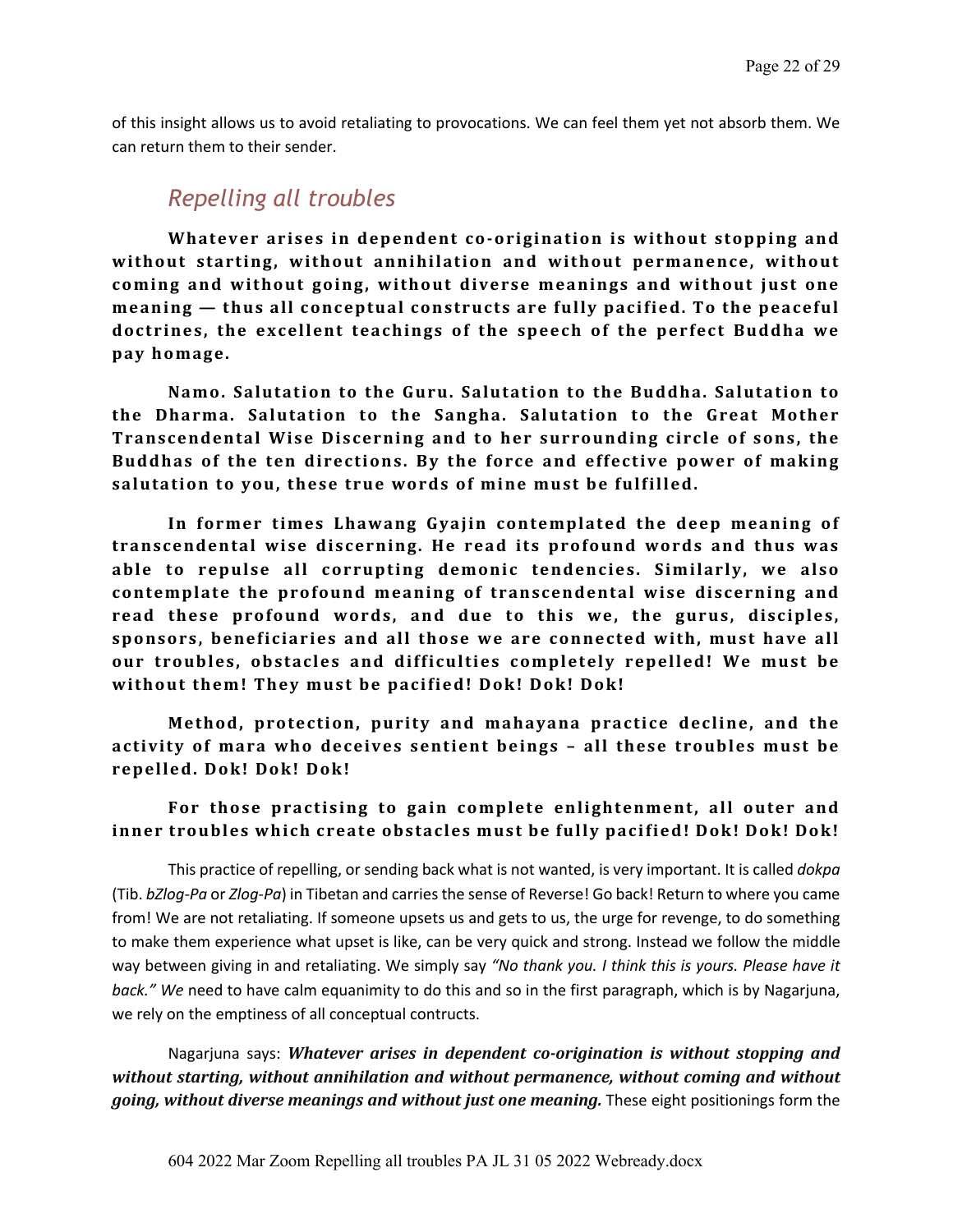four fundamental polarities which we employ to organise our world. From them spring all other polarities. Every single thing in this world arises in dependent origination and therefore does not exist in itself. In fact, there are no single entities with their own personal foundation. There are no intrinsically good or bad people. We, and everything that we encounter, are moving in a seamless pulsation of inseparable organising factors and therefore you can't say that there is stopping or starting. You can only say 'stopping' and 'starting' when you freeze the world and you cut a little circle around one bit and then you compare it with another bit that you have isolated. Yet the whole field of experience is undivided. When you are actually present in your life as it is, you see that there is no beginning and no ending. Things don't get annihilated and vanish forever since, being unborn, there was nothing actually there to vanish. Nor are there any permanent entities to be found since all that arises has no inherent existence and therefore has no basis for permanence.

Nagarjuna continues, *thus, all conceptual constructs are fully pacified*. This is to say, whenever we adopt one proposition in our mind, we will find that the opposite polarity is also around. For example, if I say, *"It's very hot today"* the term 'hot' has no meaning without its counterpoint 'cold'. Hot and cold, although seemingly oppositional, are born together, and if one is overtly present then the other is covertly present. You can't have hot without cold. If you only had cold then you wouldn't know what cold was because there would just be cold. It is the fact that you experience hot and cold that allows you to mark the gradations between them. Thus hot and cold are not separate entities; they operate together as a matrix of relatedness.

We might feel that the Ukrainians are very good and are fighting for freedom while the Russian soldiers are deluded and are only going to cause trouble. Many of the people in Ukraine who are carrying guns now are not soldiers. They are carrying guns because of the Russian invasion. The invasion and the fact that these Ukrainians are holding guns are born together; they arise together, and they are in dependent origination. This linked patterning is not a linear causality. Each party feels threatened by the other and these feelings escalate into aggressive behaviour, whether offensive or defensive. The identification of bad people is linked to the identification of good people. These qualities are relative to each other and they are identified differently by different people according to their different criteria. I need to have had a cold winter in order to say the following winter was warmer. I need to have beautiful flowers to understand faded flowers. A delicious apple can only be identified on the basis of another apple having been identified as non-delicious. These hierarchies of value are interpretations; they are creative constructs. They are artificial and not intrinsic.

People are killing other people on the basis of conceptual identification. People kill because of ideas. The energy of anger or hatred or rage arises on the basis of an idea, the idea of enemy, of nonfriend. For President Putin, the Ukraine is part of Russia. That is an idea. On the basis of that idea, he feels entitled to invade and takeover that land. The fact that people will die in order for him to achieve this is not so important for him, because for him his idea is foundational and of supreme importance.

Buddhist texts describe the dangers of conceptual elaboration. It is not that we shouldn't have thoughts, but if we believe that our thoughts tell us the truth, then we are likely to be less attentive to the actual phenomena. Ideas about the world feel true to us because of our history, the country we live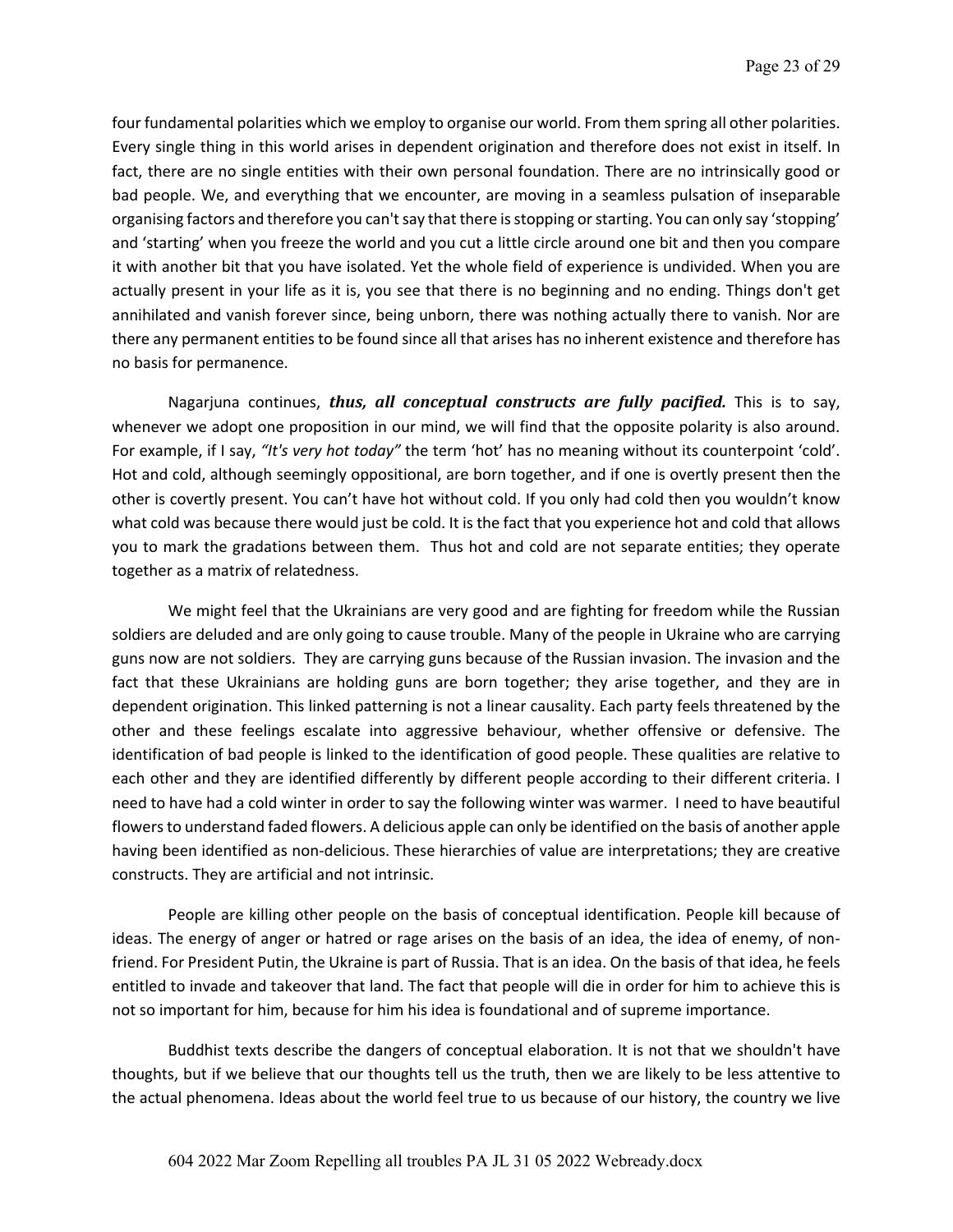in, the language we use, our gender, our age, and so on. Many factors operate together to generate specific patterns of thinking, feeling and activity that ring true for certain people and not for others. There is no inherent existence in any phenomena, no personal defining essence that can support definite qualities which will be equally recognised by all. There are no inherently good people and no inherently bad people. All formations are the energy of the mind.

Finally Nagarjuna says, To the peaceful doctrines, the excellent teachings of the speech of *the perfect Buddha we pay homage.* The teaching of the Buddhas pacifies all suffering and helps all beings to find the calm and peace of equanimity. Abiding in awareness, we let concepts come and go. However once we start believing that concepts tell us the truth we are at the mercy of dogma, propaganda, cultural belief systems and so on.

Now we call on the power of the truth of the Dharma: *Namo. Salutation to the Guru. Salutation to the Buddha. Salutation to the Dharma. Salutation to the Sangha. Salutation to the* Great Mother Transcendental Wise Discerning and to her surrounding circle of sons, the *Buddhas of the ten directions. By the force and effective power of making salutation to you, these true* words of mine must be fulfilled.

All Buddhas, each and every one of them, is unborn within the Great Mother, Prajnaparamita, the transcendent wisdom. We can imagine her to be like a goddess whose womb is the symbol of emptiness. It is by awakening to emptiness as the fundamental truth of everything that we are born as Buddhas. To be born as Buddha means to let all delusion fall away. These delusions have hidden our own buddha nature from us. When we see the emptiness of all the beliefs, attitudes, assumptions, habitual patterns and behaviours that have misled and deluded us they vanish like mist in the morning sun. We have always been within emptiness, non-dual with emptiness, and now that this truth shines forth we are buddhas within transcendent wisdom within the Great Mother.

The Great Mother is like a mirror in which reflections are arising and passing, arising and passing. The reflection is always in the mirror and can't be taken out of the mirror. Phenomena cannot actually be taken out of emptiness. We're always already buddhas. This non-duality has the power to dispel all ignorance and unawareness. It has the power to repel all the troubles arising from dualistic beliefs.

In former times Lhawang Gyajin contemplated the deep meaning of transcendental wise discerning. He read its profound words and thus was able to repulse all corrupting demonic *tendencies. Similarly, we also contemplate the profound meaning of transcendental wise* discerning and read these profound words, and due to this we, gurus, disciples, sponsors, *beneficiaries and all those we are connected with, must have all our troubles, obstacles and* difficulties completely repelled! We must be without them! They must be pacified!

We merge our minds in emptiness as we recite this. Our body, speech and mind are inseparable from emptiness, and as such our fundamental nature cannot be harmed by anything that happens. Therefore calmly and compassionately, we send back all the troubles that afflict us. With our understanding of dependent origination, we also send back all the troubles that afflict all sentient beings. On a relative level, we send whatever troubles us back to those who sent it to us. Yet they too are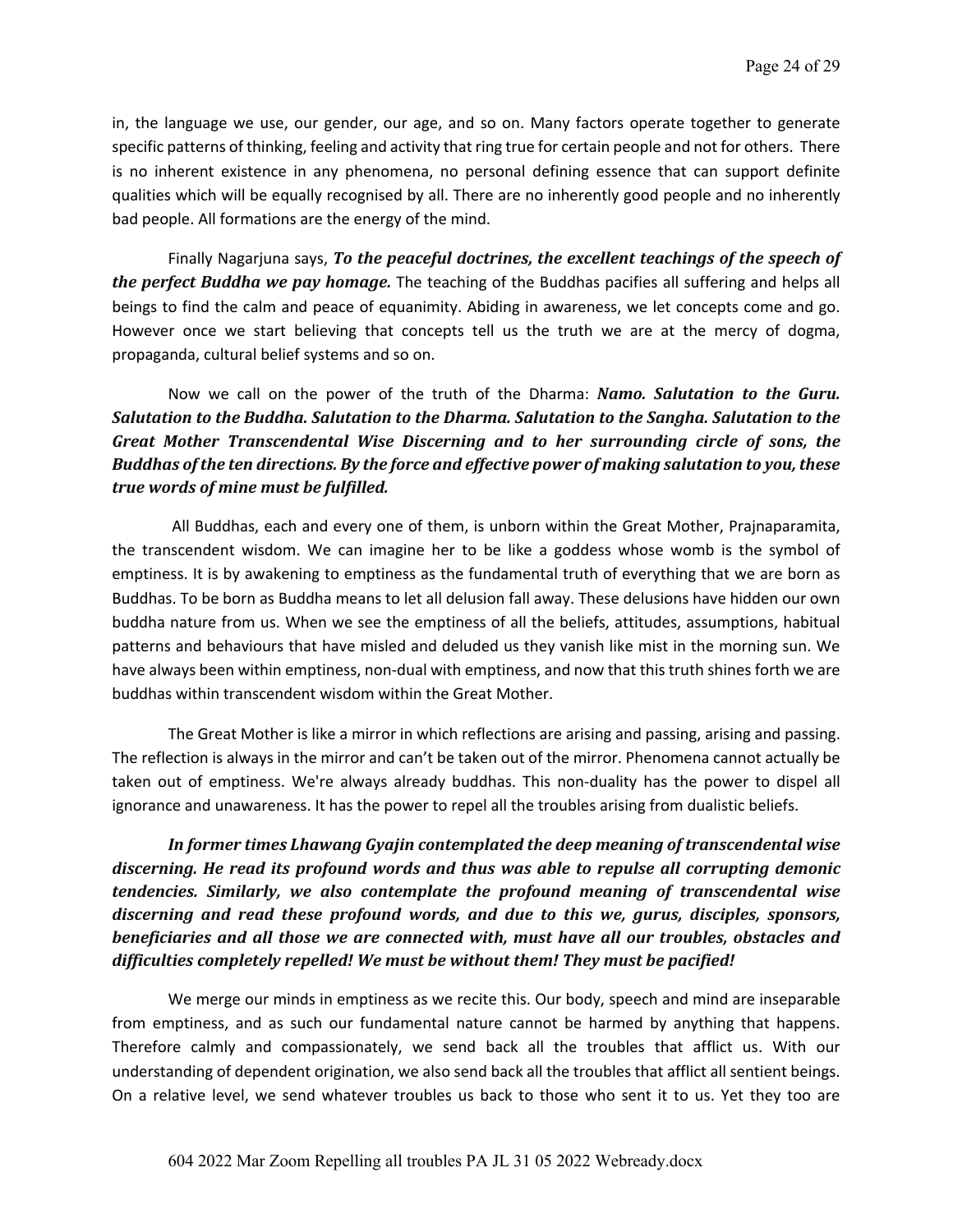inseparable from emptiness, and so all problems and troublemakers go back into emptiness as we dereify them. All phenomena are the shimmering presence of emptiness and are free of the least trace of inherent existence.

Then we say, *"Dok!, Dok!, Dok!, Go back!, Go back!, Go back!"* As we say this, we clap our hands together and the explosive quality of this noise energises our words so that all that troubles us is sent back to its sender and simultaneously to emptiness.

The mirror is uncontaminated by the reflections that arise in it, for it is empty of substance, empty of otherness. Similarly, our mind is empty of defining entities and is therefore invulnerable and beyond contamination. It is vajra, indestructible – and so it remains open and present whatever occurs. If we awaken to this then we will abide in the clarity which is uncontaminated by the many provocations that arise.

This clarity is bright and unwavering. It has no personal identity and is untouched by signs and names. So if somebody says*, "James, you are just like all these other Scottish people, you are mean and stupid…"* Am I Scottish? If I feel I am Scottish, if I identify with this sign, then I am likely to feel aversion. Who the hell are you? What are you saying? However, if I simply hear sound and emptiness then who is it who will receive the insult? The empty mind is alone and untouched by any comment or projection whether positive or negative. Yet if I am fused with my ego-self and feel that I have been elected to represent all Scottish people, then I am going to say that if you continue to speak in that way to me then I am going to kick you! Do you understand?! I am Scottish and this is my core identity, so you are now clearly my enemy.

This shift of mood happens very quickly. It happens in every playground, in every school when children tease and provoke each other till one of them gets upset. The ego-self is a patterning of signs and so signs, words and names can seem to undermine who we are. The absence of inherent existence in the ego-self is its ineradicable vulnerability. This vulnerability means that negative provocations have to be resisted.

Therefore, our practice is to relax our mind into spacious awareness. Then there is no vulnerable recipient of these enemy attacks. The one who starts to vibrate in response to them is the ego. It is the ego's identification with nationality, age, gender, economic situation and so on that causes the vibration. As long as you identify with a constituent factor of the ego-self, if somebody says something against it, you are going to vibrate. Somebody says, *"I love you"*, and you think, *"Really? That is wonderful!"* but if someone says that you are ugly then there is shame and/or anger.

We know this. It happens so quickly because I believe that I, in my only identity, am the one who is addressed. But who is this I? The heart of our buddhist practice is to see that the ego-I is empty of self. This does not mean that we are not present and aware. We are alive as presence, but we are not a thing. It is the thing-ness, the delusion of inherent existence, which makes us liable to react. Therefore, we need to attend to our practice and dissolve the nexus of the ego-self within the ever-open space of awareness.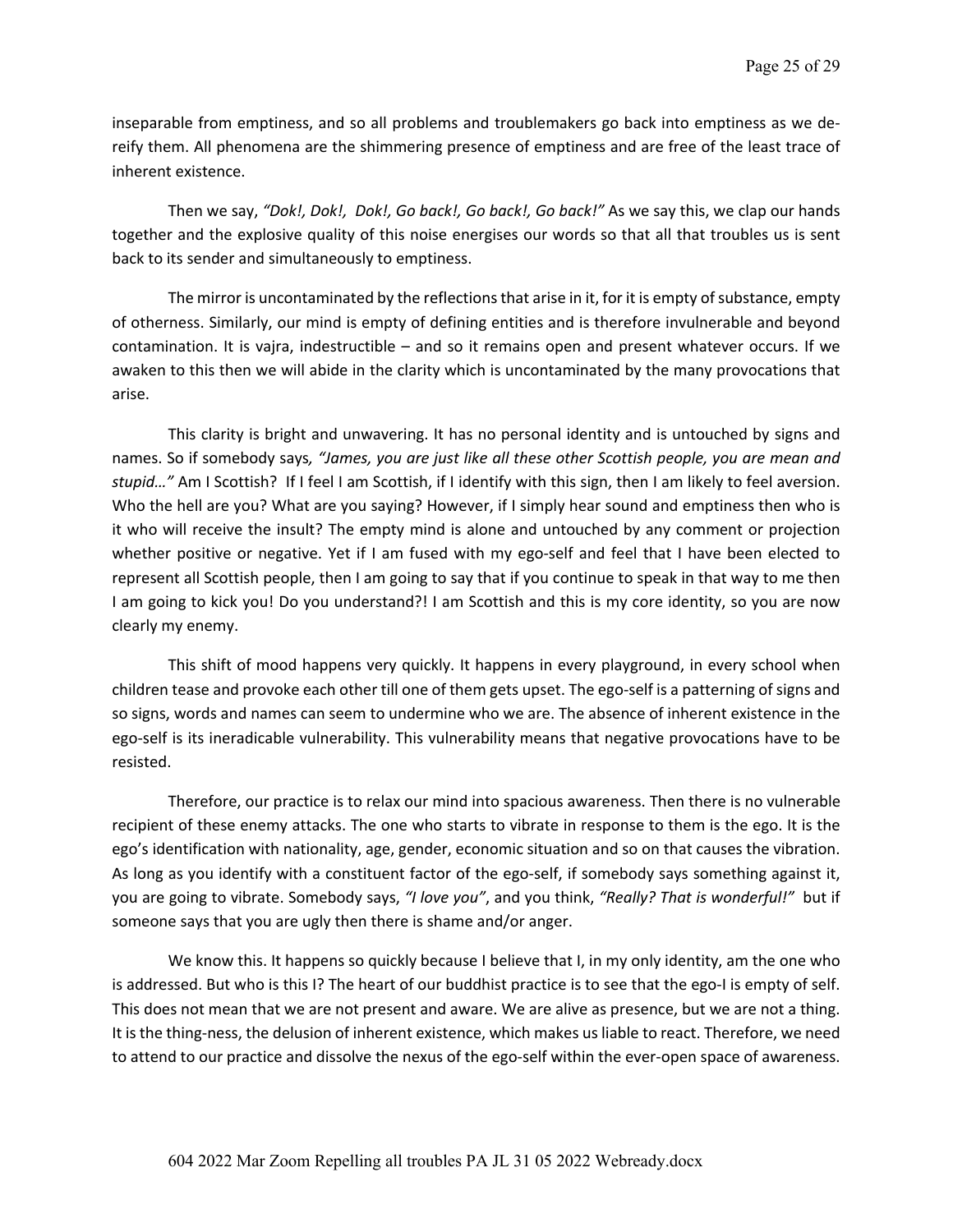When we say, *all these troubles must be repelled!* we are not repelling something which really exists. In the whole of samsara and nirvana, not even one atom can be found that 'really' exists. All appearance is illusion. All appearance is inseparable from emptiness and empty of any inherent constituting factors. We are neither the object being acted on nor the subject fighting back. By resting in non-duality, we see clearly that from the very beginning our experience has actually been free of these reified polarities. It is only due to unawareness that we have been caught in the delusion that subject and object, self and other, exist in truth.

When the linked duality of subject and object dissolves we find that our clarity is free of the vibrations of reactivity. When the Buddha went begging and was standing with his begging bowl and a man started to insult him calling him a useless, lazy, good for nothing the Buddha remained calm: *"I came requesting food, I didn't request anger, please keep your anger."* For most of us if somebody is angry with us we get upset; we feel it inside, we start to tremble. Maybe we want to run away, maybe we want to attack them. We get into a vibration and this vibration is the tension between subject and object inside us. Thisis why in the meditation practice we again and again release our identification with the patternings of appearances as they arise. If we are not able to do that then we will easily be caught in a vibration.

*Method, protection, purity and mahayana practice in decline, and the work of mara who*  deceives sentient beings. Method indicates skilful means, the counterpart to the wisdom of wise discernment. Method indicates compassion. Wisdom is emptiness and method is compassion. They are inseparable. When we awaken to the empty nature of all experience, we see that we have no ego-self to defend. This releases all our energy to be in the service of others. Our manifestation is for the other; the wisdom of non-duality has revealed the compassionate kindness of connectivity

Mara indicates the energy of duality, the basic structure behind all troubles. Mara is often depicted as a demon, yet it is nothing other than the mind when it is blind to its true nature. When duality directs the patterning of our life, compassion declines and we have less protection since the ego-self is inherently vulnerable. We are trapped in reactivity and are marked and tainted by events, and this leads to anxiety and self-centeredness and so our mahayana practice goes into decline. This must be repelled. These forces must have no power to condition us.

How I am is linked with how the environment is. The maras are the force fields which surround us and which can activate us into reactivity. All these troubles must be repelled! Dok! Dok! Dok!

For those practising to gain complete enlightenment, all outer and inner troubles which *create obstacles must be fully pacified! Dok! Dok! Dok! Difficulties occur in life due to many different* kind of provocations. We cannot control the outer forms of the world yet we can avoid being caught by them. The one who is caught is our ego. Our awareness has never been caught, is not now being caught, and never will be caught. Awareness is not a thing. Our ego-self feels like a thing: I, me, myself. I am like this; I like this; I don't like that. We get caught by the construct of self and then, under its power, we see all beings as having selves, as existing as entities. Self and other are the key obstacles from which all the others flow. They must be repelled! They must be purified!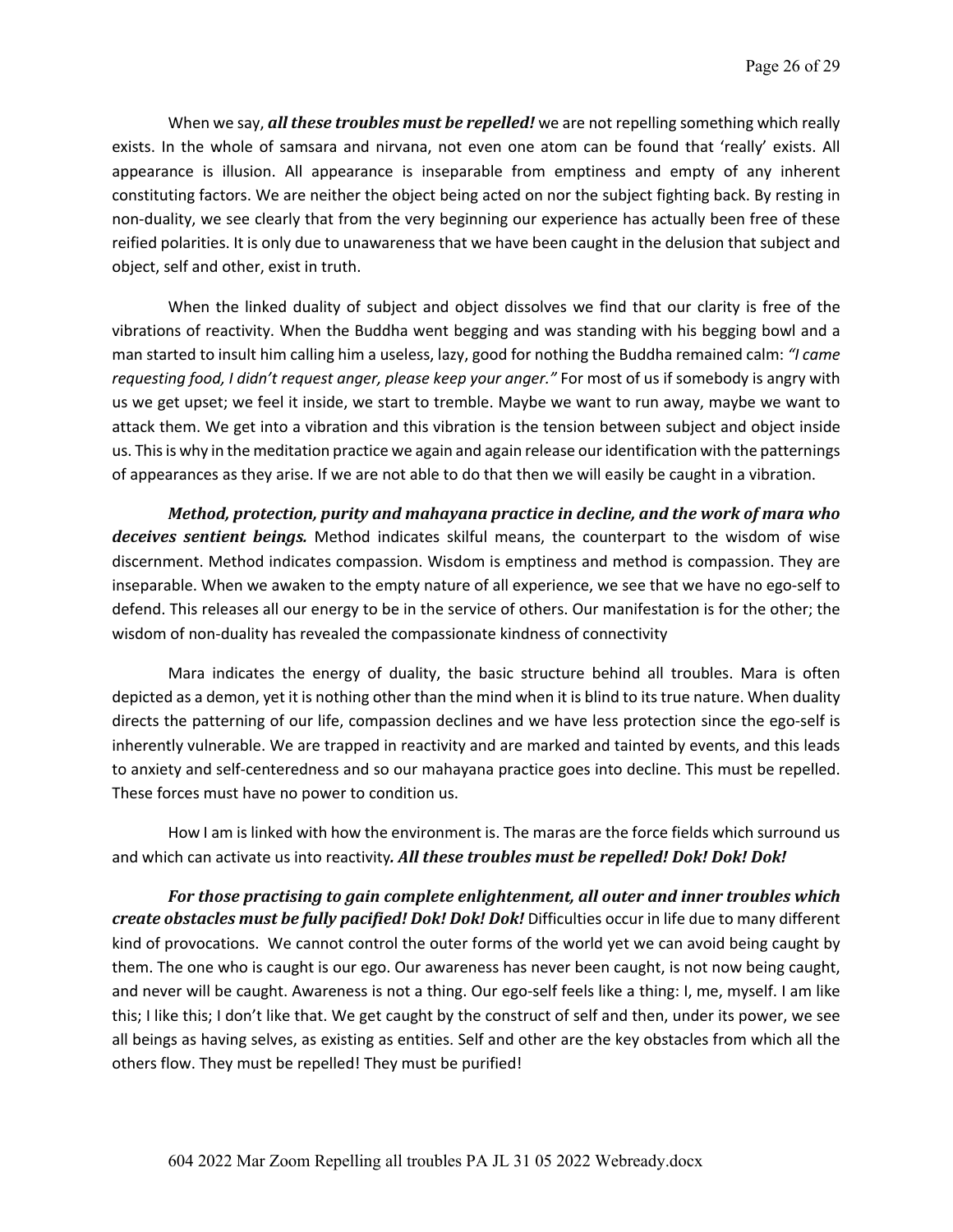# *Giving Joy and Accepting Suffering*

Whenever I am glad I will dedicate that joy to the happiness of all **beings** — may their happiness fill the sky! Whenever I get trouble I will take the suffering of all beings as my own burden - may the oceans of suffering become dry!

When merely the thought of helping others is more excellent than the worship of the Buddhas, it is unnecessary even to mention the greatness of striving for the happiness and welfare of all beings without exception!

*Whenever I am glad I will dedicate that joy to the happiness of all beings — may their happiness fill the sky! Whenever I get trouble I will take the suffering of all beings as my own burden* – may the oceans of suffering become dry! These two sentences offer a poignant and beautiful reversal of the attitude of the ego-self. We give our joy to others and take their suffering to ourselves. We recite it here as a further strengthening of our intention to avoid hatred, retaliation and revenge. May this arising happiness I feel be a basis for happiness for all – enough to fill the sky. May this arising trouble remind me to take the suffering of all onto myself so that no other being will be troubled. As Nagarjuna wrote in the *Precious Garland, "May their wrongdoing ripen on me and may my virtue ripen on them."*

We offer our happiness, joy and health to all beings, including the torturers, the prison guards and the vicious soldiers. To all the heartless ones we offer joy and we take from them their misery, their anger, their confusion, their regret. We take all of that into our heart where we dissolve it in emptiness. You cannot do *tonglen* (Tib. *gTong Len*) practice, the giving of joy and the taking of sorrow, without emptiness. The Buddhist view is not masochistic. We are dissolving the solidity that exists in our own and other people's minds, all the definitions, judgments and hatred. War arises from hatred, which arises from definite knowledge of who and what the other is. In war each side holds ever-narrowing and intensifying definitions of the other. We are righteous and they are evil. These views become rigid, solid and nonnegotiable. They are 'the truth'.

With this practice of exchange we take the solidity of these thought formations and allow them to dissolve like snowflakeslanding upon water. We remain open and receptive and all the hurt and hurtful thoughts and feelings just keep dissolving and dissolving and dissolving.

All suffering arises from unawareness of the ground. The ground of all experience is empty of entities and is open without limit. The ground of the minds of all beings is the same. The essence of all beings is that empty ground. I and all others are intrinsically beyond definition, judgement and identification as something as such. The diversity of appearance is the diversity potential of the ground, inseparable from the ground.

All beings suffer due to the belief in duality that arises with unawareness. And yet duality and suffering are empty of inherent existence. There is no actual separation between 'my' suffering and the suffering of 'others'. Our suffering is non-dual – it is precise as it is, being neither a homogenised same nor an actual different. Our own open awareness will embrace this as the quality of our presence. With this, suffering dissolves. It has no actual existence of its own. In the open space of awareness, all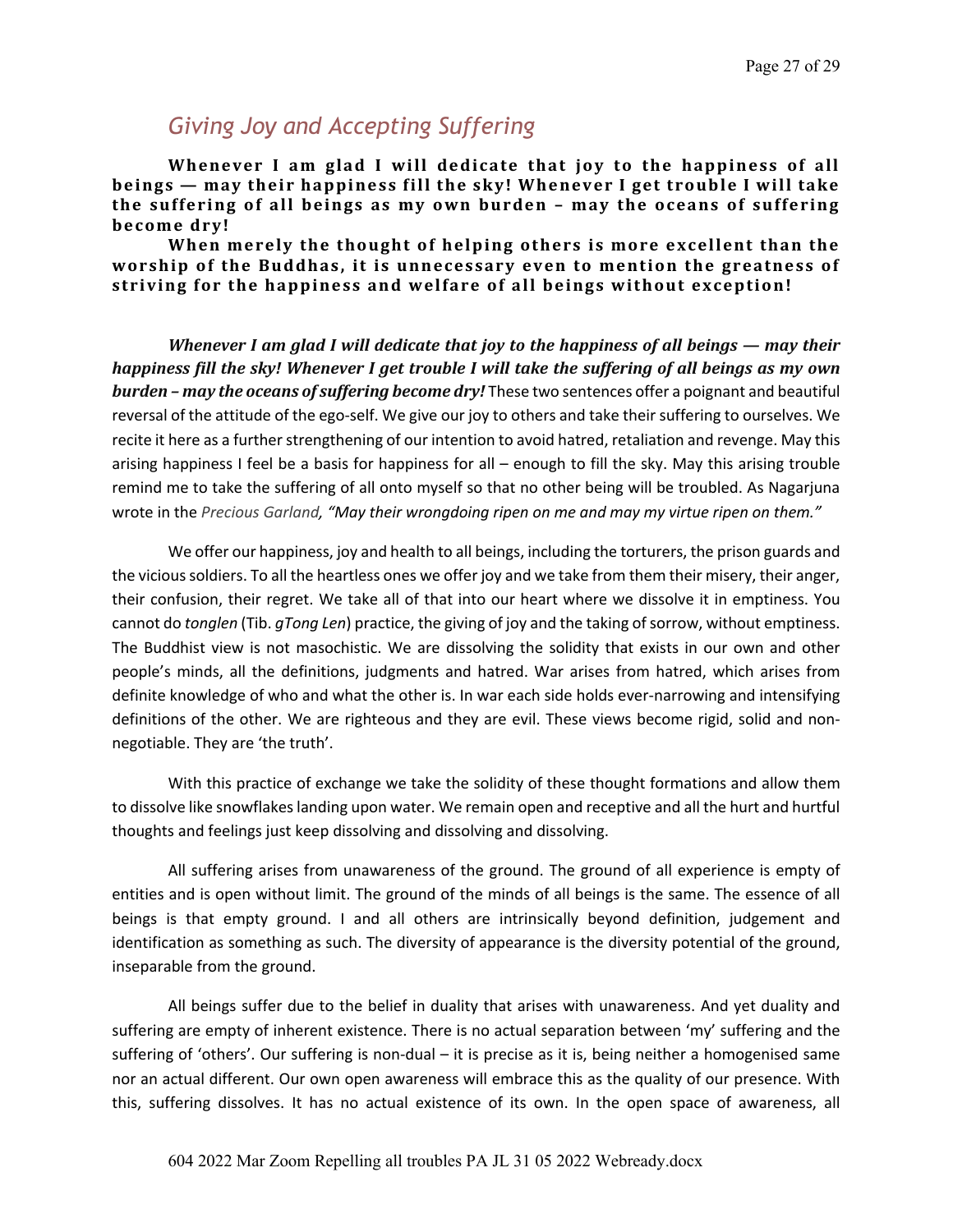experience is self-arising and self-vanishing. With this we directly see that the essence of all suffering, duality, and the afflictive poisons is emptiness.

There is no one to be harmed and no-one to do the harming. Suffering is revealed as empty sensation, not different from great bliss. Being present in the inseparability of self and other this great bliss thins the self-grasping and self-cherishing of all beings.

In giving happiness to others, we give the happiness of emptiness free of the basis of suffering. This is non-dual kindness within which giving and taking are empty. The immediacy and vitality of presence is itself the giving of happiness and the dissolving of suffering. All that arises with unawareness is inherently free of existence; it is an illusion. Free of grasping at an illusory self, there is undefended openness to all.

Then we recite a verse from Shantideva, the great Indian yogi.

#### When merely the thought of helping others is more excellent than the worship of the Buddhas, it is unnecessary even to mention the greatness of striving for the happiness and welfare of all beings without exception.

This is a further reminder of the importance of generosity of spirit. The Buddhas do not need our praise – we praise them in order to accumulate merit. But all beings in samsara need our help. Even one thought directed at helping others is wonderful for it starts to dissolve the walls of separation which enclose each ego-self. We help others without bias or judgement. If we have a fleeting thought that says this or that person is not worthy of our care then we need to examine the cataract of duality which is veiling and distorting our vision. All beings have been our mother in previous lives. Moreover, all beings are without the least inherent existence. They offer us nothing to support our own biased views. Every differential quality we perceive is simply our own deluded projection.

# *Dedication of Merit*

#### By the virtue of doing this practice may all beings awaken to how they actually are. May all beings enjoy the rich happiness of this world and be free of anxiety, fear and harm.

Then we dedicate the merit: *By the virtue of doing this practice may all beings awaken to how they actually are.* May they see their own original face. May the masks of ego-identity come off. May they awaken to their own original purity, to their non-dual awareness. Being released from the delusion of cultural beliefs, of habit formations and all notions of self, may each one directly see: I am the presence of awareness.

*May all beings enjoy the rich happiness of this world and be free of anxiety, fear and harm.* How wonderful to wish that all may be free of anxiety, fear and harm. May people everywhere have peace and joy. May they be free of war, injury and sickness. Free of agitation, may their hearts open in love for all. May all beings in the six realms find freedom from all the many forms of restriction which hide their intrinsic freedom.